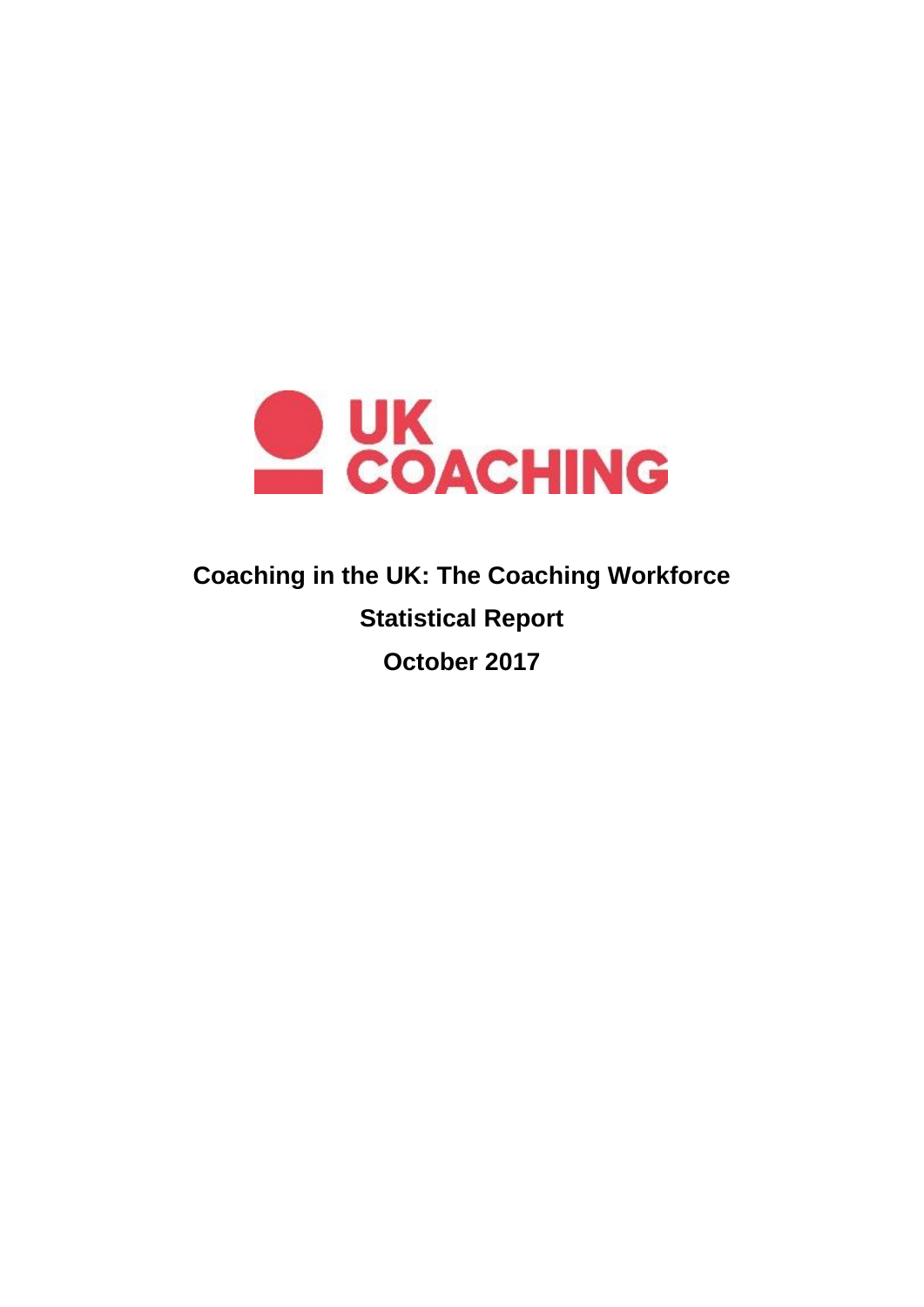

The National Coaching Foundation, 2017

This document is copyright under the Berne Convention. All rights are reserved. Apart from any fair dealing for the purposes of private study, research, criticism or review, as permitted under the Copyright, Designs and Patents Act 1988, no part of this publication may be reproduced, stored in a retrieval system or transmitted in any form or by any means, electronic, electrical, chemical, mechanical, optical, photocopying, recording or otherwise, without the prior permission of the copyright owner. Enquiries should be addressed to Coachwise Ltd.

UK Coaching is the brand name of The National Coaching Foundation and has been such since May 2017.

Author: Beth Thompson and John Mcilroy

UK Coaching Chelsea Close Off Amberley Road Armley Leeds LS12 4HP

Tel: 0113-274 4802 Fax: 0113-231 9606 Email: [coaching@ukcoaching.org](mailto:coaching@ukcoaching.org) Website: [www.ukcoaching.org](http://www.ukcoaching.org/)

UK Coaching will ensure that is has professional and ethical values and that all its practices are inclusive and equitable.

#### **Acknowledgements**

UK Coaching commissioned YouGov to undertake the survey fieldwork and analysis. The questionnaires were developed by UK Coaching, in consultation with other partners. UK Coaching would like to thank YouGov for their support and advice throughout the development process. This report is written by UK Coaching, based on analysis of the data conducted by YouGov and additional analysis conducted by UK Coaching.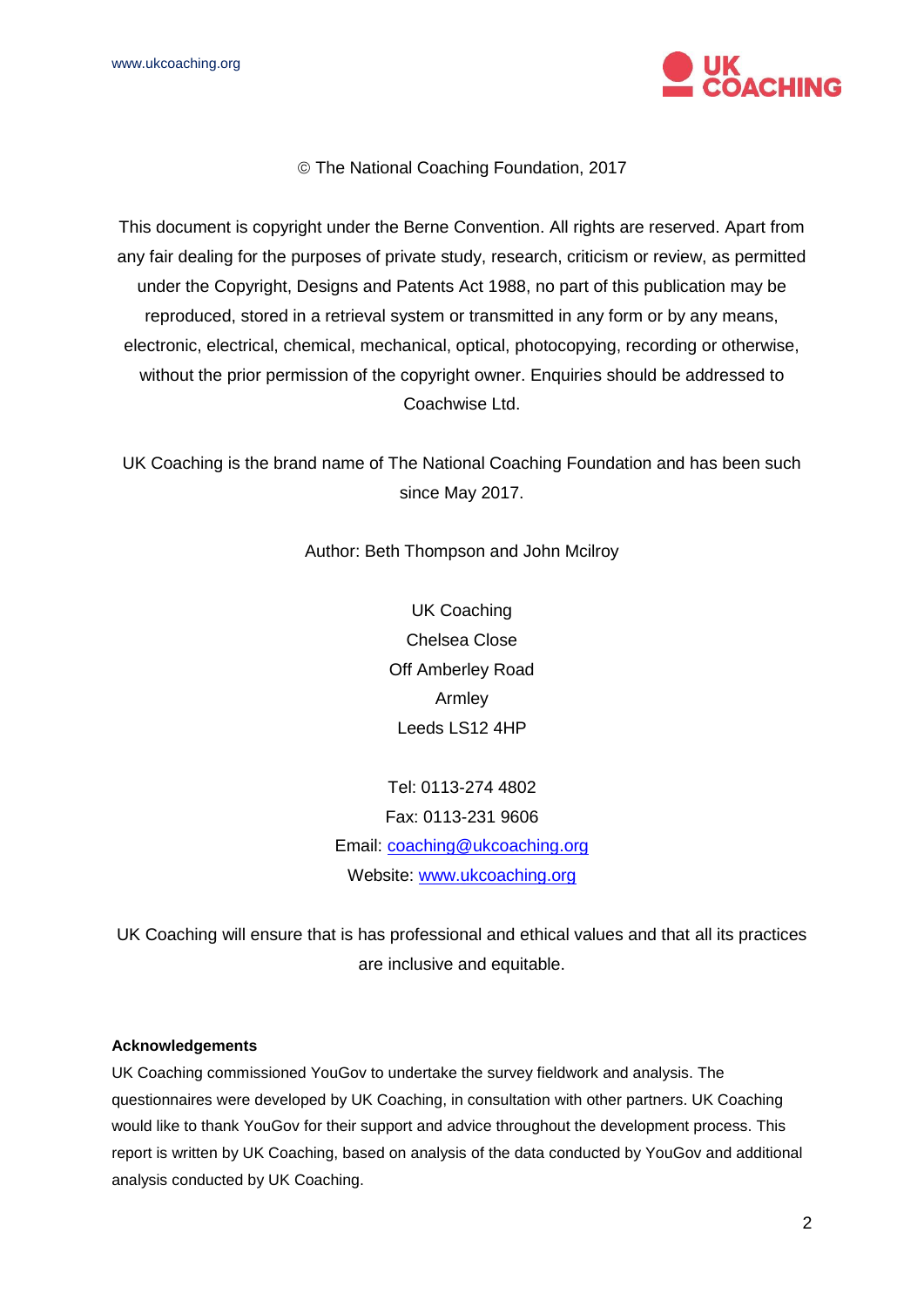

# **Contents**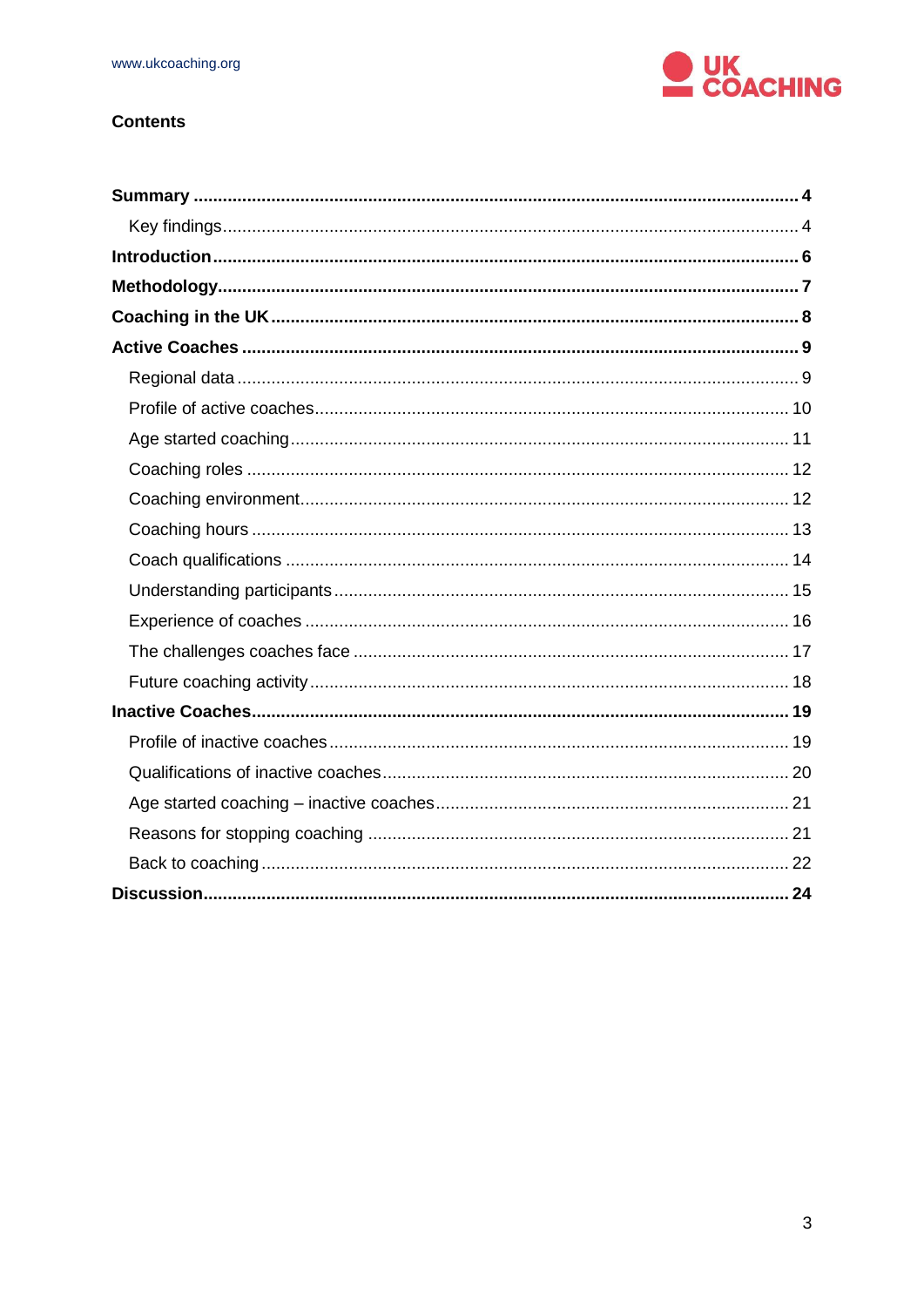

# <span id="page-3-0"></span>**Summary**

UK Coaching commissioned YouGov to survey 20,000 adults and 1,000 children in 2017. The primary aim of the survey was to explore experience of receiving coaching and the experience of being a coach.

The survey incorporated a broader definition of coaching, to include anyone involved in or receiving coaching across the whole sport and physical activity sector.

This report presents the findings from the coach section of the survey.

# <span id="page-3-1"></span>**Key findings**

- Nearly fourteen million adults have coached sport or physical activity at some point in their lifetime (a quarter of the UK population).
- There are over three million active coaches in the UK that have coached sport or physical activity in the previous twelve months alone (6% of the UK population).
- Overall, the coaching workforce is diverse in terms of gender (46% female compared to 54% male), ethnicity (22% BAME compared to 78% white) and physical/mental health (26% with a physical/mental health condition compared to 65% without).
- Lower social grades and people over the age of 45 are underrepresented in the coaching workforce.
- More than half of active coaches started coaching before the age of 25 and most started coaching whilst still participating in sport and physical activity.
- Most people described their role as a type of "coach", whereas many others described their role as a "helper".
- Coaches coach in a range of environments, but most commonly in sports clubs, community settings and schools.
- The majority of coaches coach less than three hours a week, mostly on a voluntary basis. One in five coaches do not coach on a regular weekly basis.
- More than half of coaches do not have a formal coaching qualification.
- Coaches identified the cost of training/qualifications and balancing work/home life as the top barriers facing coaches in the UK.
- Most coaches reported a positive experience of coaching and believed that their coaching made a difference to their participants.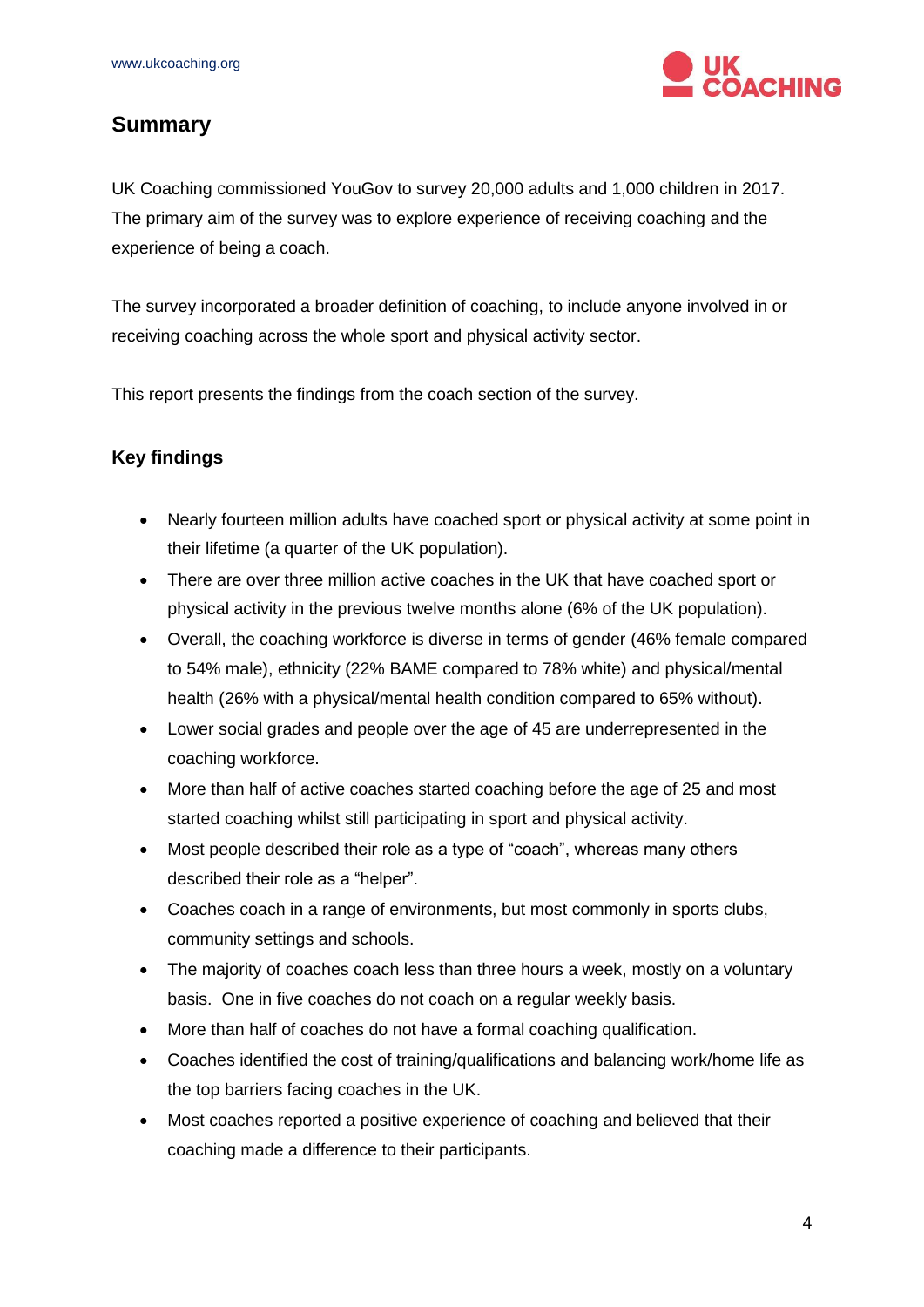

- Only around half of all coaches felt proud to tell others they are a coach and felt recognised for the contribution they make to helping others.
- There is a large pool of coaches no longer actively involved in coaching. These people may be less physically active as a result. Their decision to stop coaching is largely due to lifestyle factors, rather than coaching system factors.

There are some variations in the data and this will be explored in further detail in future publications.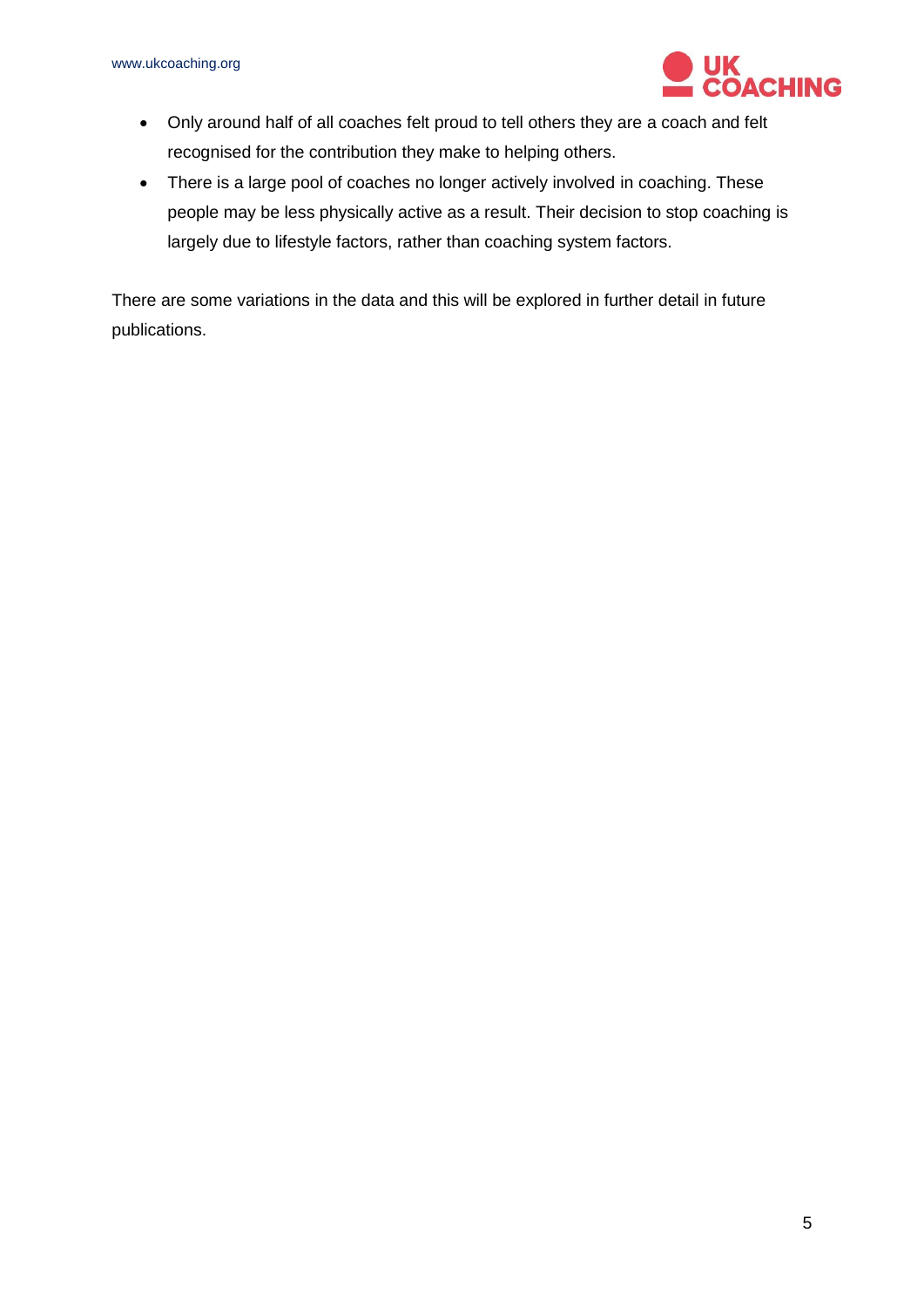

# <span id="page-5-0"></span>**Introduction**

In 2017 UK Coaching commissioned YouGov to undertake the largest ever survey into coaches and coaching. A nationally representative sample of 20,000 adults and 1,000 children were surveyed about their experience of receiving coaching and their experience of being a coach. The survey also asked the public about their perceptions of coaches and coaching in general.

This is the first major piece of research to encompass a broader definition of coaching, which includes anyone involved in or receiving coaching across the whole sport and physical activity sector. It recognises that participants receive coaching in a range of different settings and that coaches play a number of different roles, from coaches in sports clubs, to community activators and helpers, PE teachers, and exercise and fitness instructors. All contribute towards an active nation.

This report presents the findings from the coach section of the YouGov survey. It includes active coaches, those who have recently coached sport and physical activity; and inactive coaches, those who have coached at some point in their lifetime, but not in the past twelve months.

This is the first statistical release of findings. Following this report, a number of thematic papers will be published, exploring specific areas of interest in greater detail.

Separate reports are available for:

- Adult participants who have received coaching
- Children and young people who have received coaching
- The general public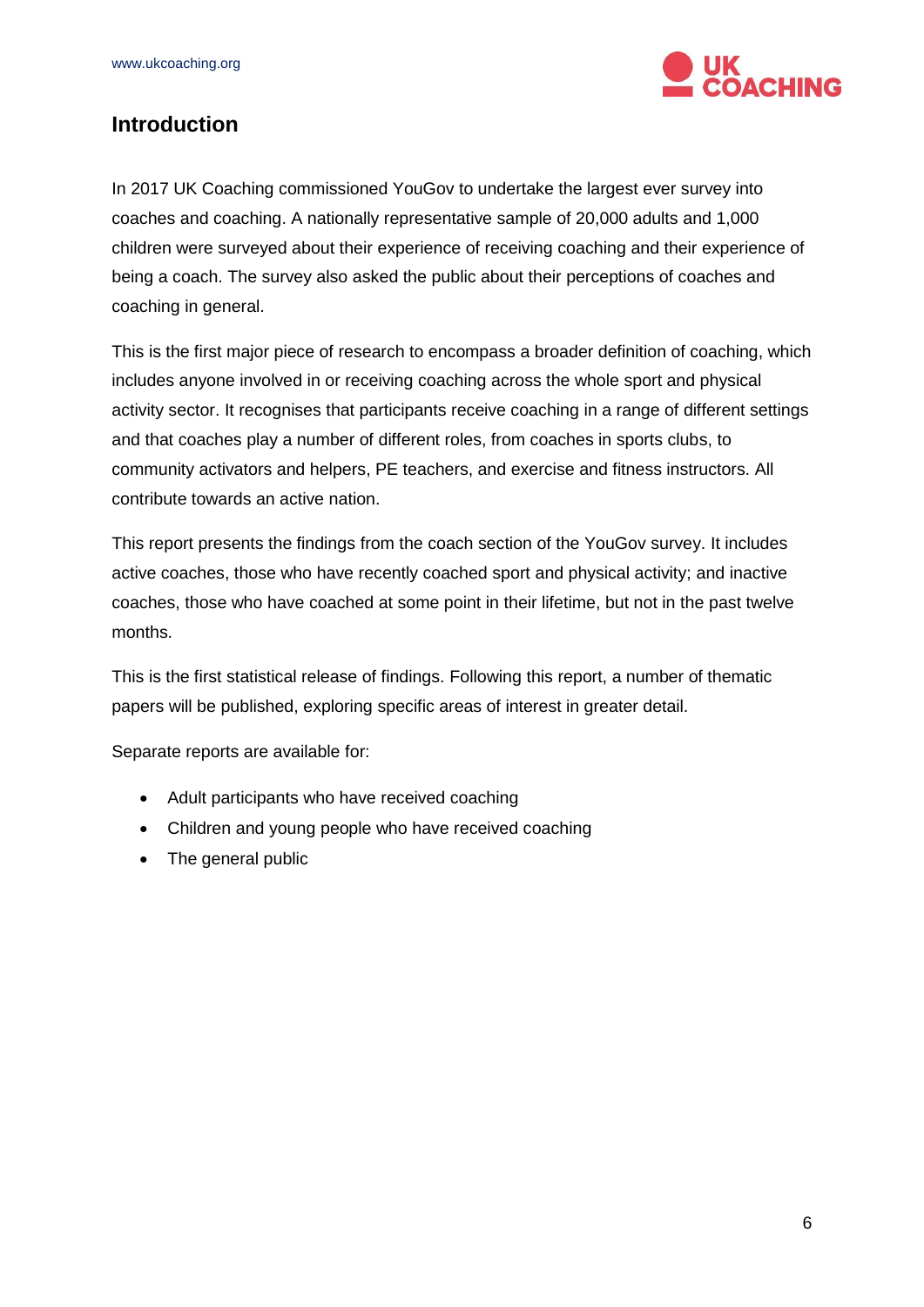

# <span id="page-6-0"></span>**Methodology**

YouGov conducted a survey of 20,688 UK adults aged 18+ in August 2017. The results are weighted to be representative of all UK adults (aged 18+).

The survey was administered online, using a questionnaire distributed to members of the YouGov panel of 800,000+ individuals. An email was sent to panellists selected at random from the base sample according to the sample definition, inviting them to take part in the survey.

Sample sizes:

| • All participants:                      | 20,688 |
|------------------------------------------|--------|
| • Coached participants:                  | 3,788  |
| • Coaches:                               | 1,350  |
| • Children and young people (aged 7-17): | 1,047  |

In order to explore all forms of coaching, 'coaching' has been defined for the purposes of this research as: "Coaching, instruction, training or tuition in ANY sport or physical activity. This can include any environment, such as formal sports club settings as well as informal community settings. It can include any sport or physical activity, including recreational or competitive sport, exercise, fitness, gym, dance, etc."

Below are the definitions for various terms used throughout the reports:

- Active coaches: people who have coached in the past twelve months.
- Inactive coaches: people who have coached in the past five years, but not in the past twelve months.
- Coached-participants: people who have received coaching in the past twelve months.
- BAME: Black, Asian, and minority ethnic (used to refer to members of non-white communities in the UK).
- Social grade: defined by the Market Research Society as a series of demographic classifications based on the occupation of the head of the household. The categories are classified as follows: AB: upper middle and middle class; C1: lower middle class; C2 skilled working class; DE: working class and non-working class. For the analysis, they have been grouped into higher grades (ABC1) and lower grades (C2DE).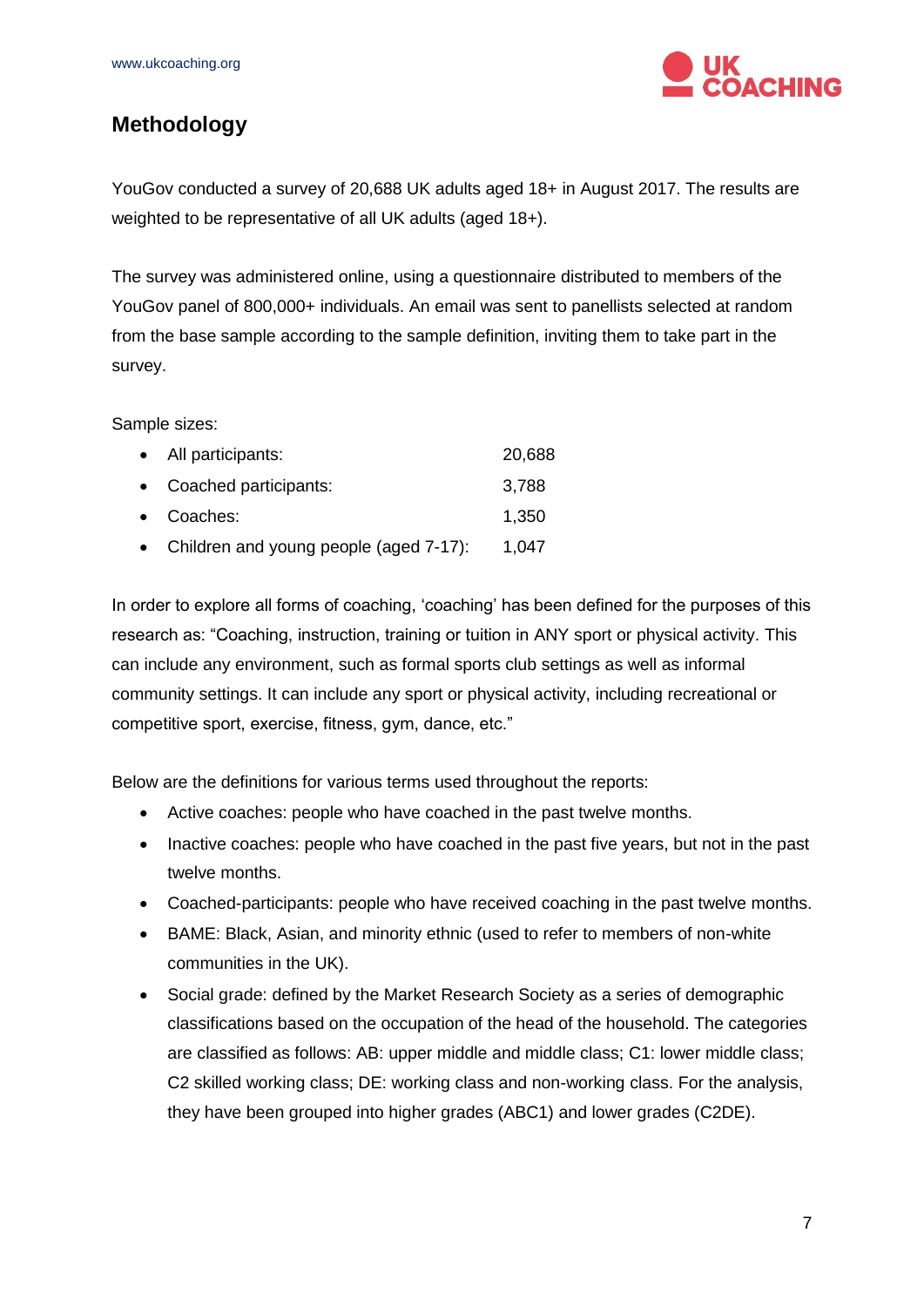

# <span id="page-7-0"></span>**Coaching in the UK**

The survey revealed that nearly fourteen million adults have coached sport or physical activity, at some point in their lifetime. This represents over a quarter of the adult population (27%). There are over three million "active" coaches, who have coached in the past twelve months; and over ten million "inactive" coaches, who have coached at some point in the past, but not in the last twelve months.

The table below presents the total number of people in the UK who coached, instructed, trained, taught or led any sport or physical activity, in any environment, to children or adults.

| Last time coached       | <b>Number</b> | % of population |
|-------------------------|---------------|-----------------|
| In the past 12 months   | 3,106,053     | 6               |
| In the past 2 years     | 1,026,783     | 2               |
| In the past 3 years     | 1,018,192     | 2               |
| In the past 5 years     | 1,003,621     | 2               |
| Longer than 5 years ago | 6,977,455     | 14              |
| <b>Total</b>            | 13,132,204    | 27              |

**Table 1.1: Incidence of coaching in the UK**

*Base: all those who have coached at any point in their lifetime.* 

*Population figures are based on ONS mid-year population estimates (18+) in the UK.*

The data above suggests that there has been an annual turnover of coaches entering and leaving the workforce each year, of around 1 million.

It is interesting to note the large pool of coaches who are no longer actively involved in coaching. Coaching has a dual benefit: not only does it help to increase activity levels amongst participants; it also increases the activity levels of coaches themselves. As a result of no longer being involved in coaching, these ten million inactive coaches may be less physically active. This will be explored in further detail during future publications.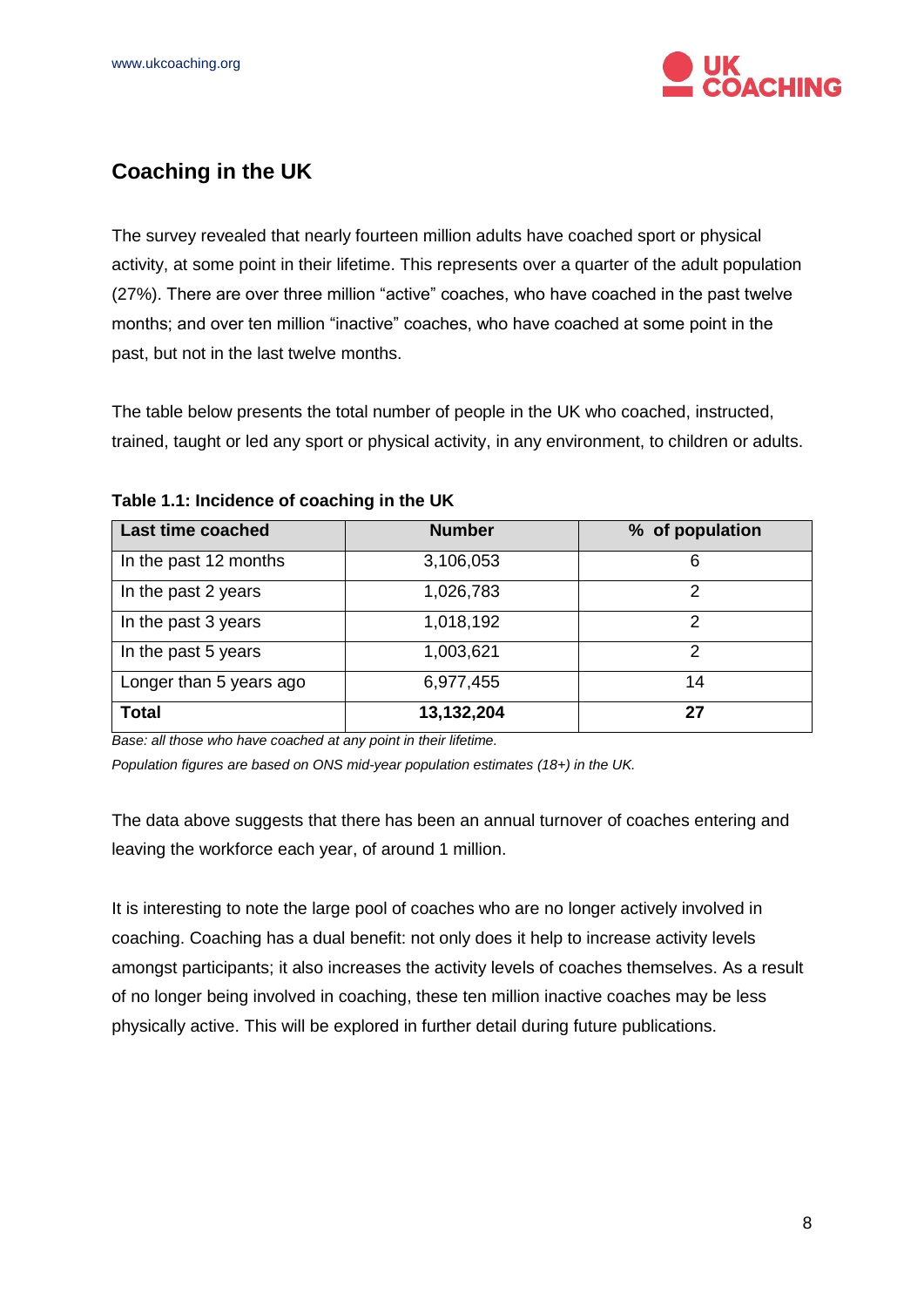

# <span id="page-8-0"></span>**Active Coaches**

Examining only "active" coaches (those who coached within the previous twelve months), the survey found over three million active coaches in the UK, 6% of the adult population. There are home country variations, as shown in the table below. England has the lowest proportion of coaches, compared to Wales, Scotland and Northern Ireland

## **Table 1.2: Active coaches by home country**

| Home country     | <b>Number</b> | % of population |
|------------------|---------------|-----------------|
| England          | 2,608,967     | о               |
| Wales            | 173,967       |                 |
| Scotland         | 306,106       |                 |
| Northern Ireland | 99,860        |                 |

*Base: all those who have coached in the last 12 months. The total for all home countries does not equate to the total in table 1.1 above, due to rounding. Population figures are based on ONS mid-year population estimates (18+) in the UK.*

# <span id="page-8-1"></span>**Regional data**

Within the regions of England the proportion of active coaches varies from 5% in the North East, Yorkshire and West Midlands, to 8% in London.

| <b>Region</b>                   | <b>Number</b> | % of population |
|---------------------------------|---------------|-----------------|
| <b>North East</b>               | 105,555       | 5               |
| North West                      | 341,216       | 6               |
| <b>Yorkshire and The Humber</b> | 213,664       | 5               |
| East Midlands                   | 224,642       | 6               |
| <b>West Midlands</b>            | 226,485       | 5               |
| East                            | 337,132       | $\overline{7}$  |
| South East                      | 496,517       | 7               |
| London                          | 544,253       | 8               |
| South West                      | 309,772       | 7               |

#### **Table 1.3: Active coaches by region**

*Base: all those who have coached in the last 12 months. The total for all regions does not equate to the total in table 1.1 above, due to rounding. Population figures are based on ONS mid-year population estimates (18+) in the UK.*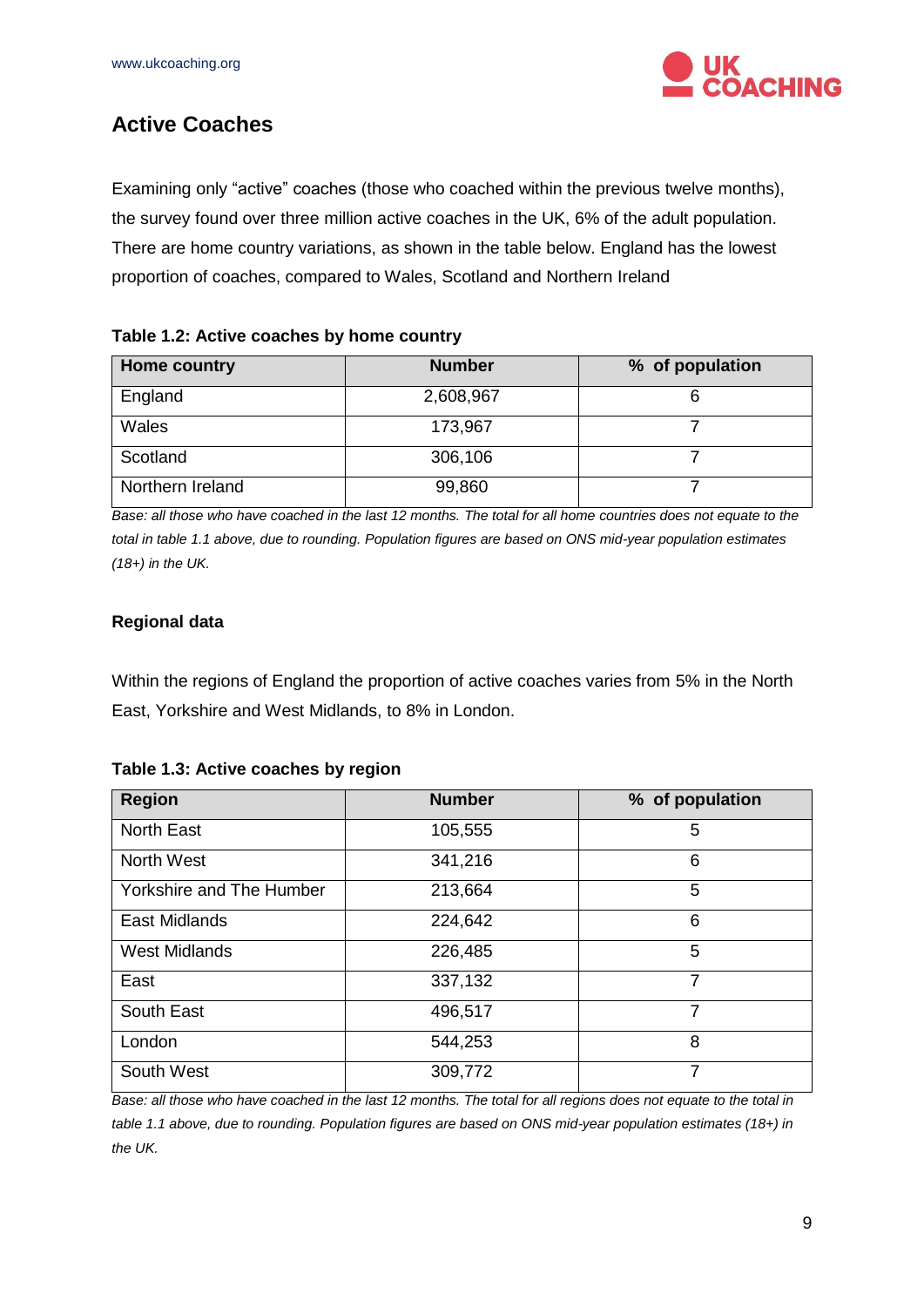

# <span id="page-9-0"></span>**Profile of active coaches**

Examining the demographic profile of active coaches, the survey revealed a more diverse workforce in terms of gender, ethnicity and physical/mental health than previous research has suggested.

The survey found that just under half of those who coached in the previous twelve months were female (46%); around one-fifth were from BAME backgrounds (22%) compared to the national average of 14%; and around a quarter had a physical or mental health condition or illness lasting or expected to last twelve months or more (26%), compared to around 20% nationally.

Those from lower social grades were underrepresented in the coaching workforce: 35% compared to a national average of 43%. The majority of active coaches were aged under 45, with one in five (20%) under the age of 25.

| <b>Active coaches</b>                  | %  |
|----------------------------------------|----|
| Male                                   | 54 |
| Female                                 | 46 |
| 18-24                                  | 20 |
| 25-34                                  | 22 |
| 35-44                                  | 23 |
| 45-54                                  | 15 |
| 55-64                                  | 11 |
| $65+$                                  | 10 |
| White                                  | 78 |
| <b>BAME</b>                            | 22 |
| Physical or mental health condition    | 26 |
| No physical or mental health condition | 65 |
| Higher social grades                   | 65 |
| Lower social grades                    | 35 |

#### **Table1.4: Profile of UK active coaches**

*Base: all those who have coached in the last 12 months.* 

There are significant variations in the data, for example, depending on the environment and the level of the coach. This will be explored in further detail in future publications.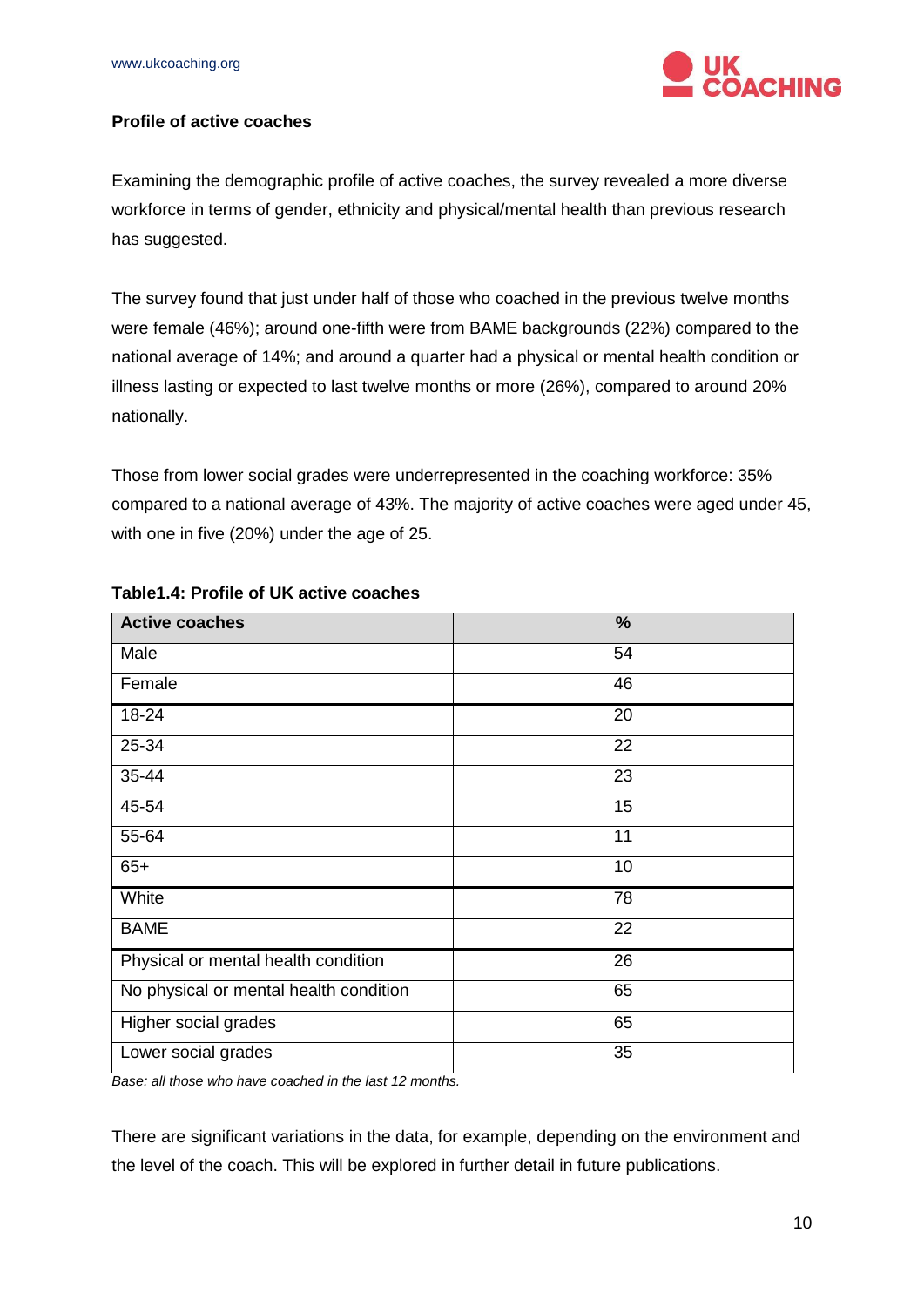

# <span id="page-10-0"></span>**Age started coaching**

The majority of active coaches started coaching before the age of 25 (55%), with a small proportion starting over the age of 40 (14%).

## **Table 1.5: Age started coaching**

| Age          | %  |
|--------------|----|
| 16 and under | 16 |
| $17 - 21$    | 24 |
| 22-25        | 15 |
| 36-30        | 13 |
| $31 - 40$    | 18 |
| Over 40      | 14 |

*Base: all those who have coached in the last 12 months.* 

Exploring the reasons why coaches first became involved in coaching, almost a quarter of active coaches said they started coaching whilst still playing (23%). Most coaches started coaching as a result of already participating in sport or physical activity in some capacity, and often within their local community.

**Table 1.6: Reasons first became involved in coaching**

| <b>Reason</b>                                          | %  |
|--------------------------------------------------------|----|
| Began coaching other participants whilst still playing | 23 |
| To support my local club/team                          | 22 |
| To stay involved in sport or physical activity         | 22 |
| To contribute to my local community                    | 19 |
| Progressed from volunteering                           | 18 |
| As a result of child's involvement in the sport        | 17 |
| Career development                                     | 16 |
| I was inspired by my own coach                         | 14 |
| Other                                                  | 13 |

*Base: all those who have coached in the last 12 months.* 

*Respondents could select more than one option, therefore percentages do not add up to 100%*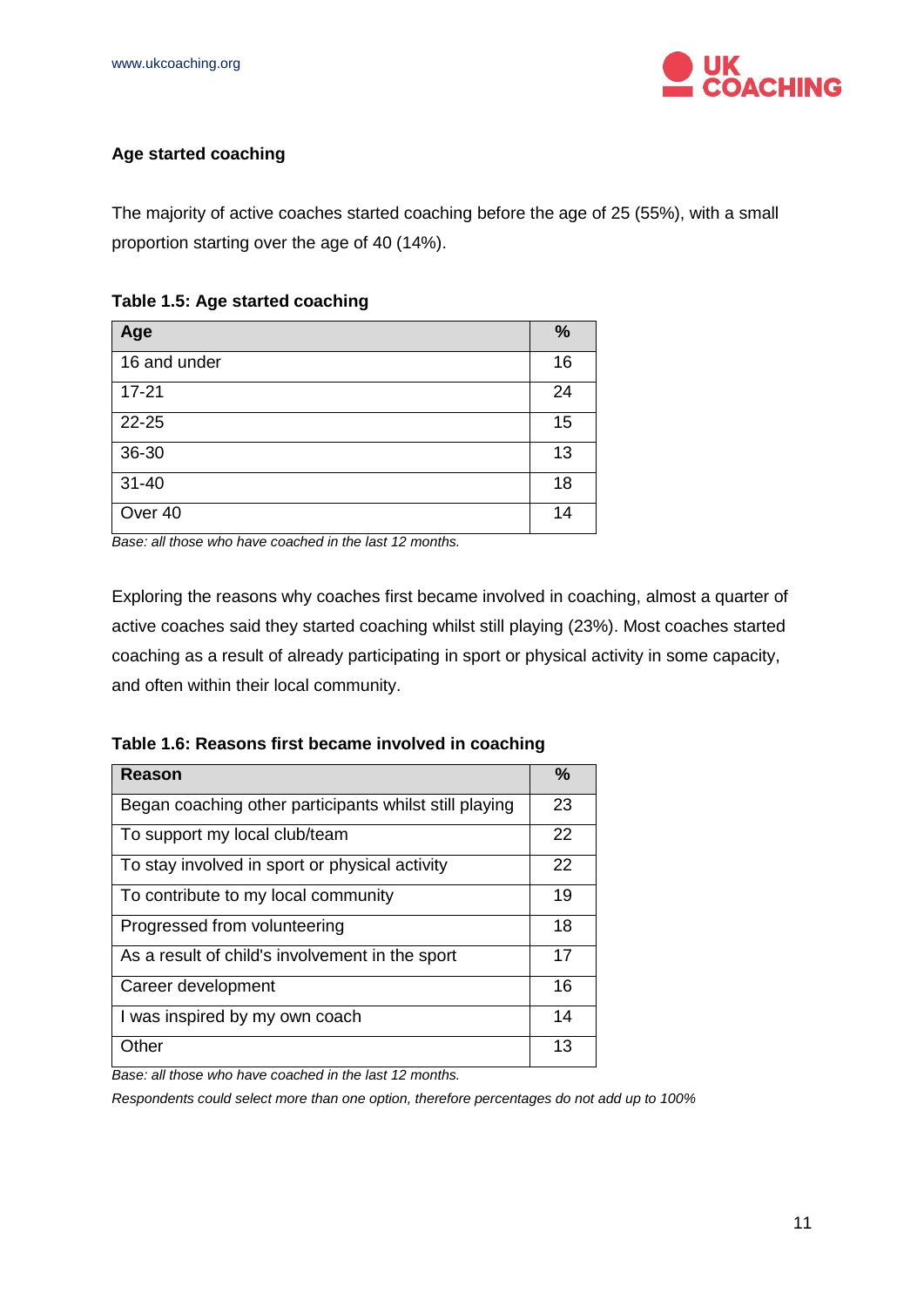

# <span id="page-11-0"></span>**Coaching roles**

Coaches were asked to select a job title that best described their coaching role. A wide variety of job titles were selected, from helpers, school teachers and fitness instructors. Many coaches selected more than one option. Most people described their role as a type of "coach" (39%) and a quarter described their role as a "helper".

|  |  |  | Table 1.7: Coaching job titles |
|--|--|--|--------------------------------|
|--|--|--|--------------------------------|

| <b>Job titles</b>                          | $\frac{9}{6}$ |
|--------------------------------------------|---------------|
| Activator/Facilitator                      | 10            |
| Sports Leader/Leader                       | 10            |
| Helper                                     | 25            |
| <b>Trainee Coach</b>                       | 6             |
| <b>Assistant Coach</b>                     | 14            |
| Coach                                      | 18            |
| <b>Advanced/Senior Coach</b>               | 5             |
| <b>Head Coach</b>                          | 5             |
| Performance Coach                          | 4             |
| Specialist Coach (e.g. positional, skills) | 5             |
| PE teacher                                 | 8             |
| Teacher (outside school)                   | 8             |
| <b>Fitness or Exercise Instructor</b>      | 9             |
| <b>Personal Trainer</b>                    | 6             |
| Other                                      | 12            |

*Base: all those who have coached in the last 12 months.* 

*Respondents could select more than one option, therefore percentages do not add up to 100%*

There are some variations in the data, particularly in terms of demographic characteristics and employment status. These will be explored in further detail in future publications.

#### <span id="page-11-1"></span>**Coaching environment**

The majority of active coaches reported that they coach within sports clubs, community groups and school sessions (total 66%). A small proportion coach within further or higher education, or within a sports institute.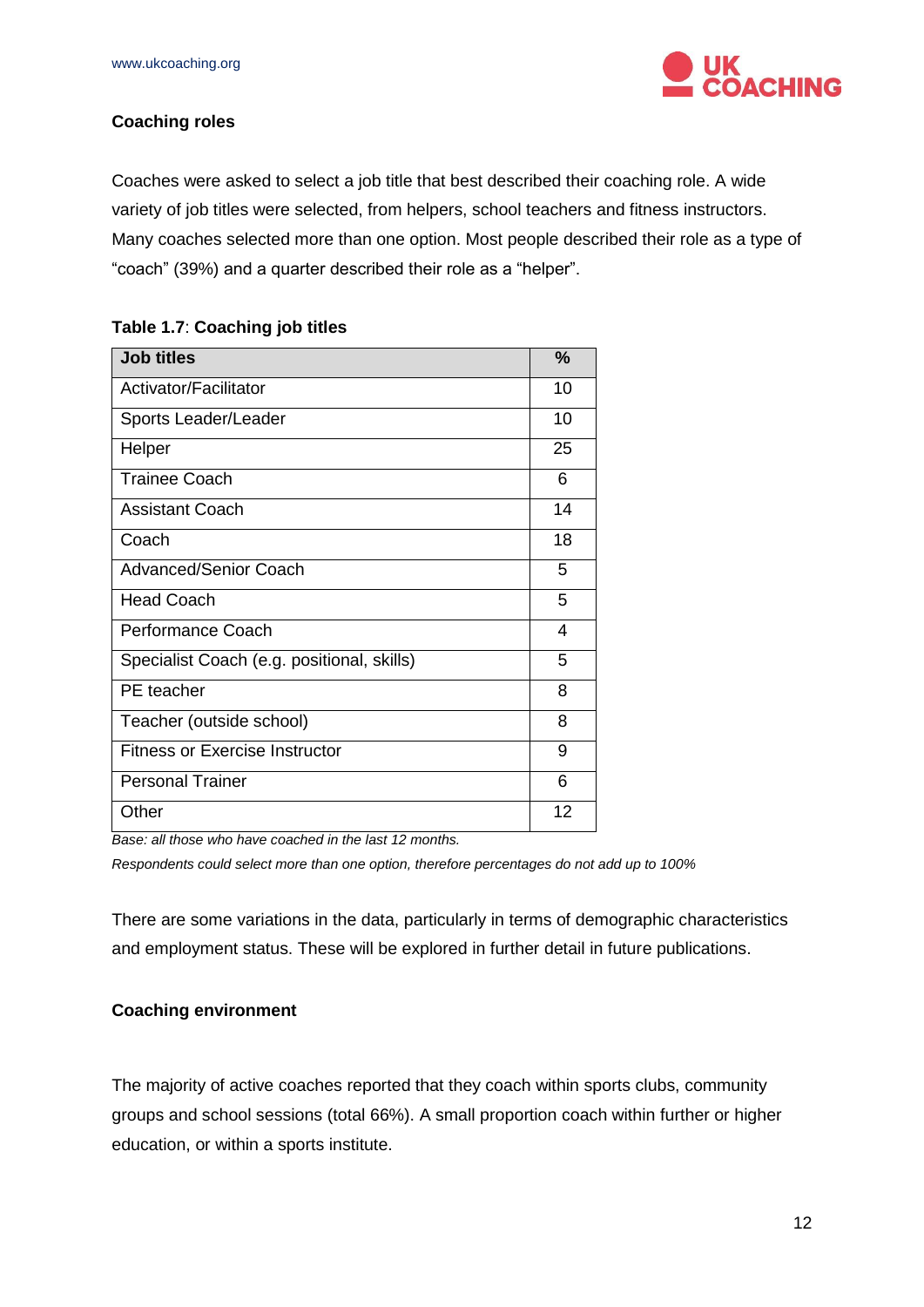

### **Table 1.8: Where coaching takes place**

| <b>Place</b>                                            | %  |
|---------------------------------------------------------|----|
| Sports club                                             | 27 |
| Community group, youth group or similar                 | 14 |
| School sessions (as part of PE)                         | 14 |
| School sessions (e.g. outside PE, Active Schools)       | 11 |
| In an outdoor urban space (park or playground)          | 9  |
| In an outdoor/countryside setting (river, forest, etc.) | 9  |
| Private leisure centre, gym or health club              | 9  |
| Private sessions with my own clients                    | 8  |
| Local Authority leisure centre                          | 8  |
| Further or Higher Education sessions                    | 4  |
| Sports Institute or similar                             | 3  |

*Base: all those who have coached in the last 12 months.* 

There are some variations in the data, particularly in terms of demographic characteristics. These will be explored in further detail in future publications.

## <span id="page-12-0"></span>**Coaching hours**

In a typical week, coaches were most often coaching for one to two hours (35%). Of those, most were coaching in a volunteer capacity (52%). Over a quarter of coaches were coaching over 10 hours per week (27%), and half of those were also volunteers.

It is interesting to note, that 20% of coaches reported no regular hours in a typical week, suggesting that they coach on a more ad-hoc or sessional basis.

| Table 1.9: Coaching hours in a typical week |  |  |  |  |  |  |
|---------------------------------------------|--|--|--|--|--|--|
|---------------------------------------------|--|--|--|--|--|--|

| <b>Hours</b>     | $\%$ |
|------------------|------|
| No regular hours | 20   |
| 1-2 hours        | 35   |
| 3-5 hours        | 14   |
| 5-9 hours        |      |
| Over 10 hours    | 27   |

*Base: all those who have coached in the last 12 months.*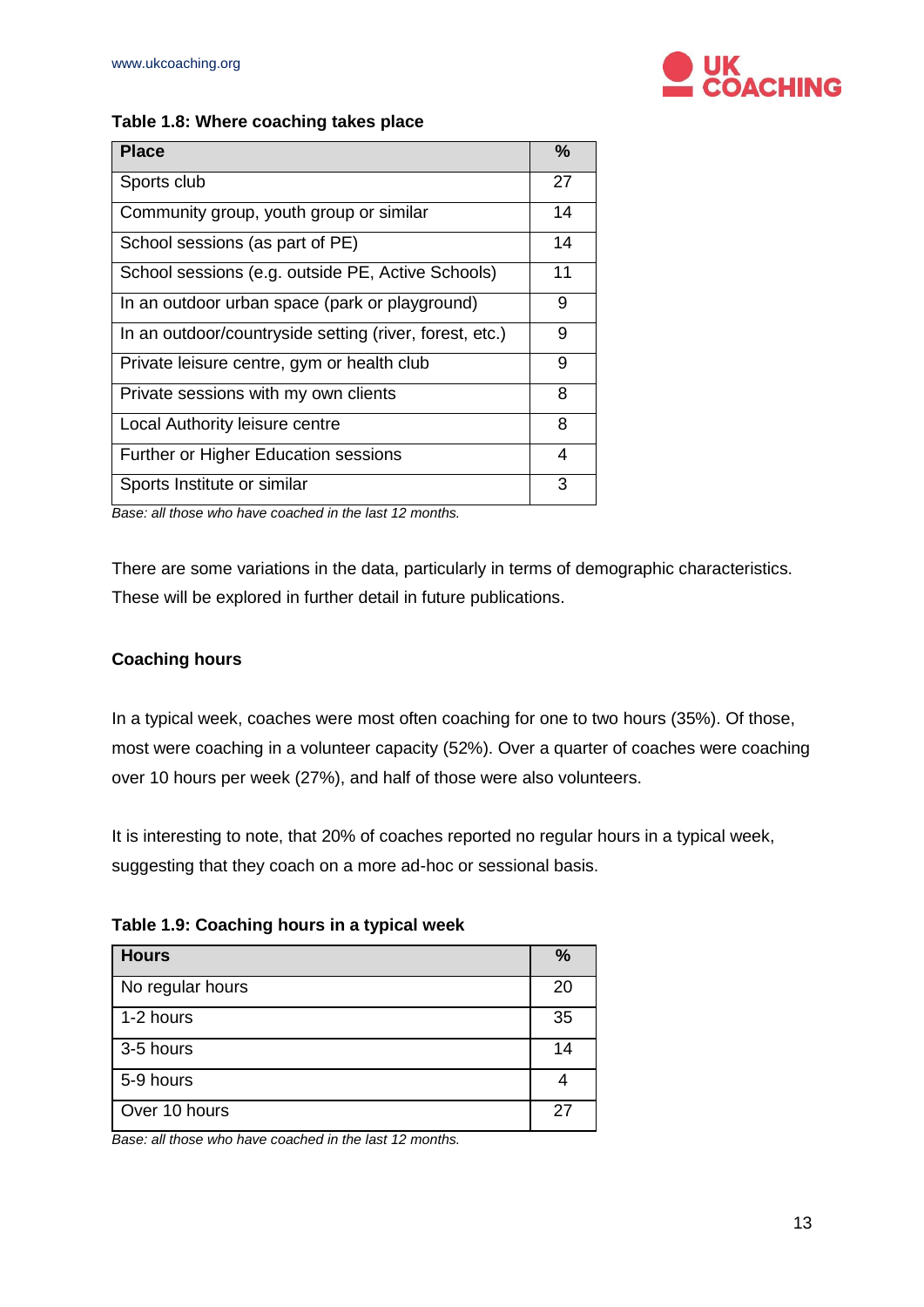

Active coaches working at least one hour per week provide around 15 million hours of coaching per week. Of which:

- 57% coach in a voluntary capacity, providing around 5.2 million coaching hours per week.
- 24% coach in a paid capacity, providing around 5.3 million coaching hours.
- 18% coach in both a paid and volunteer capacity, providing around 4.5 million hours per week.

Overall, paid coaching hours account for 53% of all coaching activity and volunteer hours account for 47%.

There are some variations in the data, particularly in terms of demographic characteristics. These will be explored in further detail in future publications.

# <span id="page-13-0"></span>**Coach qualifications**

Over half of active coaches reported that they do not have any formal coaching qualifications (58%). The majority of those with a qualification said they were qualified at levels 1 or 2.

# **Table 1.10: Type of qualification**

| <b>Qualification</b>           | $\frac{0}{0}$ |
|--------------------------------|---------------|
| No qualification               | 58            |
| Activator/leader qualification | 6             |
| Level 1 (or equivalent)        | 10            |
| Level 2 (or equivalent)        | 8             |
| Level 3 (or equivalent)        | 5             |
| Level 4 (or equivalent)        | 3             |
| HE/FE Degree or Diploma        | 5             |
| Other                          | 4             |

*Base: all those who have coached in the last 12 months.* 

There are some variations in the data, particularly in terms of where coaching takes place. These will be explored in further detail in future publications.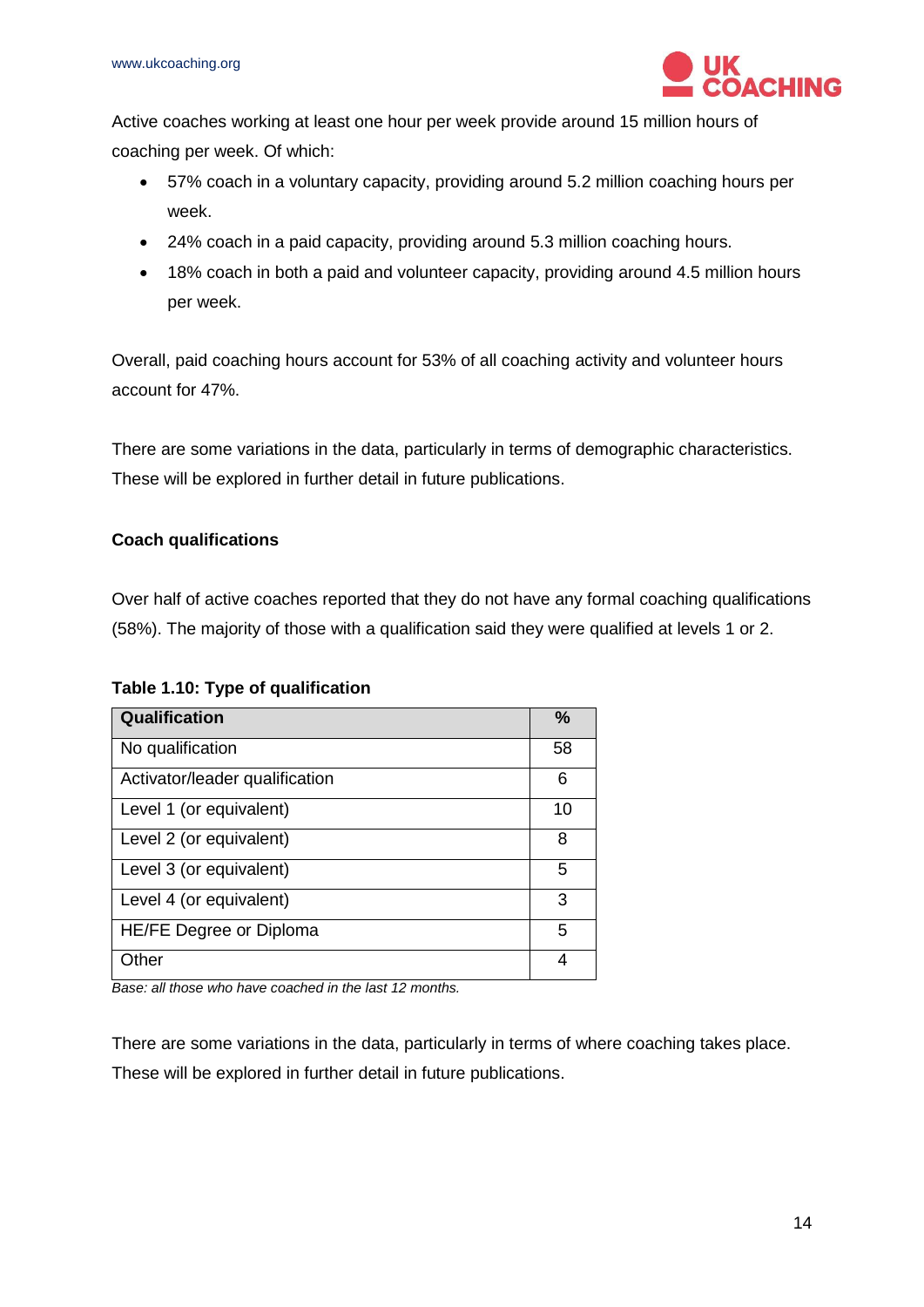

# <span id="page-14-0"></span>**Understanding participants**

Active coaches were asked to what extent they felt they understood the specific needs of different aged groups. Overall, coaches were most likely to report that they had a good or some understanding of adult participants aged 18-50 (74%). They were less likely to report that they had a good or some understanding of pre-school children (43%), younger children (58%) and older adults (59%).

| Participant age groups    | % good or some | % little or no |
|---------------------------|----------------|----------------|
|                           | Understanding  | understanding  |
| Older adults (50+)        | 59             | 41             |
| Adults (18-50)            | 74             | 27             |
| Young people (14-17)      | 67             | 32             |
| Older children (10-13)    | 66             | 34             |
| Younger children (5-9)    | 58             | 42             |
| Pre-school children (0-4) | 43             | 57             |

#### **Table 1.11: Coach understanding of different age groups**

*Base: all those who have coached in the last 12 months.* 

Likewise, active coaches were asked the extent to which they felt they understood the specific needs of different groups of people. Overall, coaches were most likely to report that they had a good or some understanding of people new to sport and physical activity (68%); women or girls (67%) and BAME groups (66%).

They were less likely to report that they had a good or some understanding of those with a long term illness or health conditions (43%) and physical disabilities (44%).

It is also interesting to note that coaches with any kind of coaching qualification were more likely to report that they understood different participant groups, compared to those without qualifications. This will be explored in further detail in future publications.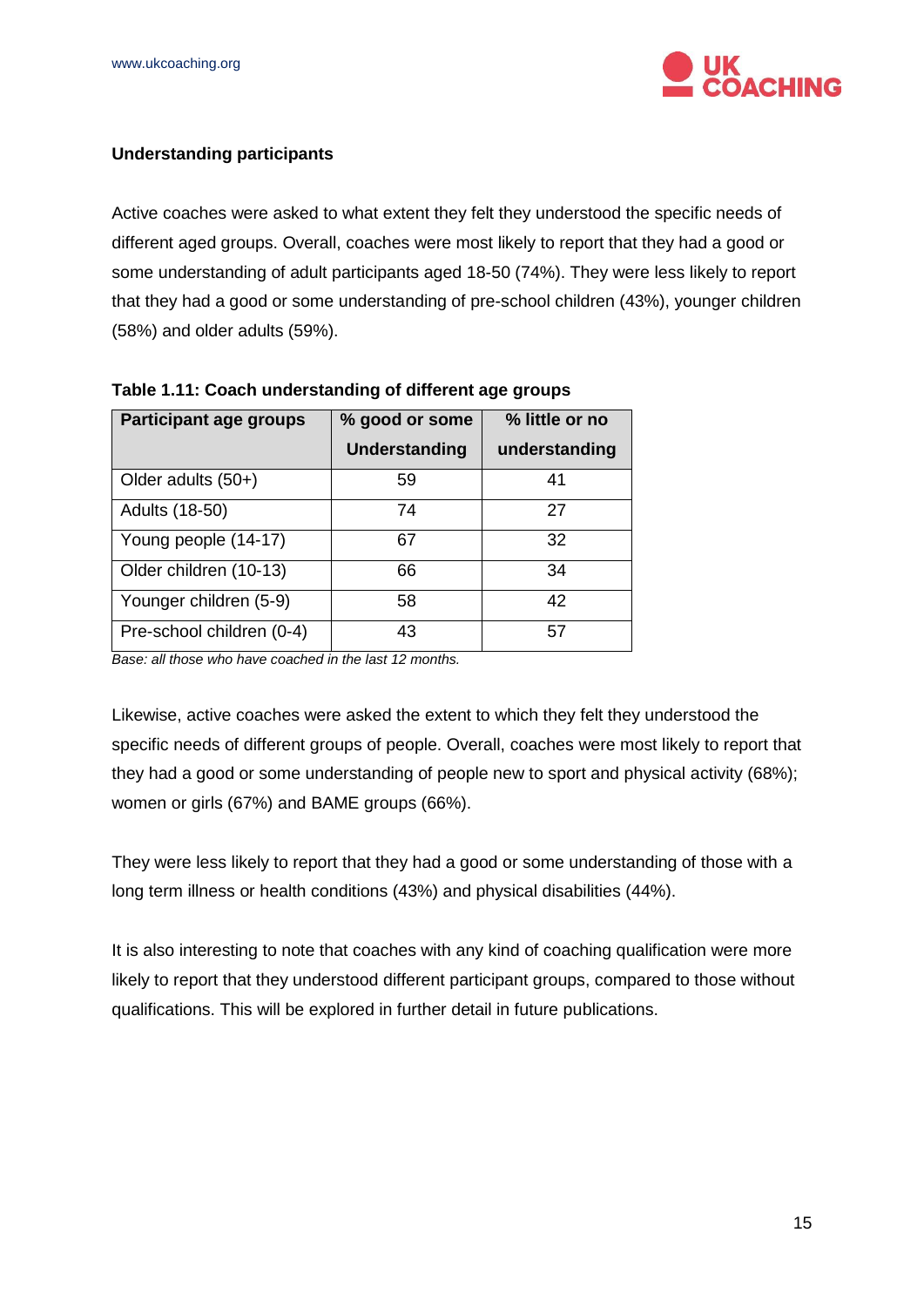

# **Table 1.12: Coach understanding of different groups**

| <b>Participant groups</b>                            | % good or     | % little or no |
|------------------------------------------------------|---------------|----------------|
|                                                      | some          | understanding  |
|                                                      | understanding |                |
| People new to the sport/physical activity            | 68            | 32             |
| Women or girls only groups                           | 67            | 33             |
| People from black and minority ethnic groups         | 66            | 33             |
| People from low income groups                        | 62            | 38             |
| People who are inactive/infrequently active          | 60            | 39             |
| Talented players/high performance athletes           | 46            | 54             |
| People with a learning disability                    | 45            | 55             |
| People with a physical disability                    | 44            | 56             |
| People with a long-term illness or health conditions | 43            | 57             |

*Base: all those who have coached in the last 12 months.* 

There are some variations in the data in the above two tables, particularly in terms of gender. These will be explored in further detail in future publications.

# <span id="page-15-0"></span>**Experience of coaches**

Active coaches were asked a series of questions regarding their experience of being a coach. The majority of coaches felt that their coaching made a difference to their participants (78% agreed, with only 4% disagreeing with this statement). However, only half of coaches said they felt proud to tell others they are a coach or felt recognised for the contribution they make to helping others.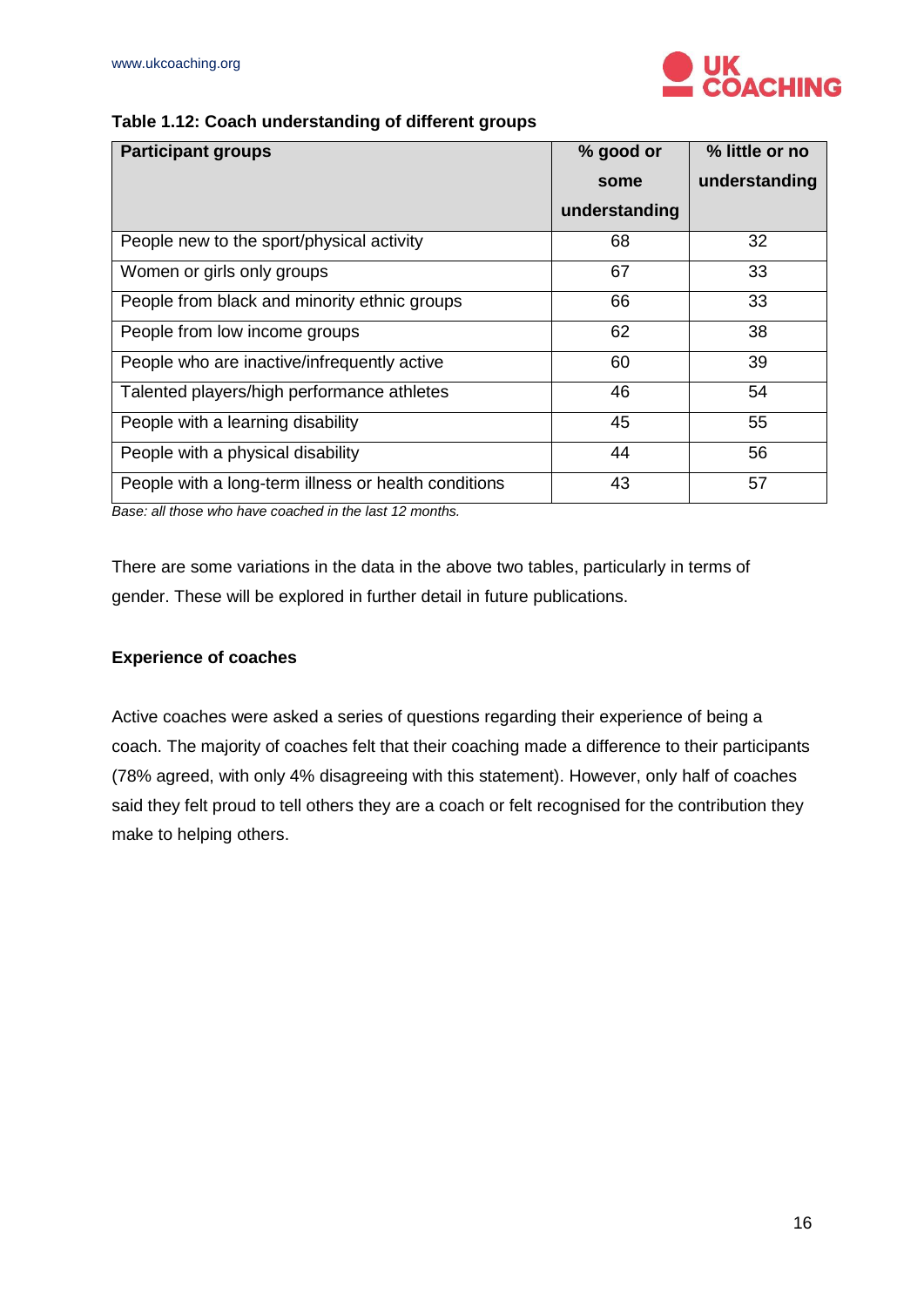

## **Table 1.13: Experience of being a coach**

| <b>Experience</b>                                             | % Agree | % Disagree     |
|---------------------------------------------------------------|---------|----------------|
| I feel that my coaching makes a difference to my participants | 78      | 4              |
| I look forward to coaching                                    | 68      | $\overline{7}$ |
| Coaching keeps me physically active                           | 67      | 9              |
| I would recommend coaching to a friend or colleague           | 64      | 5              |
| I have the right resources/equipment to coach effectively     | 63      | 12             |
| I am able to deliver the style of coaching that I aspire to   | 62      | 9              |
| I have a choice in deciding when and where I coach            | 58      | 20             |
| I have sufficient opportunities to coach in my chosen         | 56      | 13             |
| sport/activity                                                |         |                |
| I am recognised for the contribution I make to helping others | 52      | 16             |
| through coaching                                              |         |                |
| I feel proud when I tell others I am a coach                  | 52      | 8              |
| I would like some help from others when I coach               | 44      | 21             |
| I feel part of a network or community of coaches              | 40      | 27             |
| It's hard to balance coaching alongside my other              | 39      | 34             |
| commitments                                                   |         |                |
| Working as a coach, I sometimes feel alone or isolated        | 23      | 47             |

*Base: all those who have coached in the last 12 months.* 

*The table excludes neutral responses.*

There are some variations in the data, particularly in terms of qualification level. These will be explored in further detail in future publications.

#### <span id="page-16-0"></span>**The challenges coaches face**

Active coaches were asked what they thought were the main barriers or challenges facing coaches in the UK. Almost two in five (38%) said that the top challenge for coaches was the cost of training and qualifications. This was followed by balancing work/home life (37%). A third also said that lack of investment in facilities and equipment was a barrier.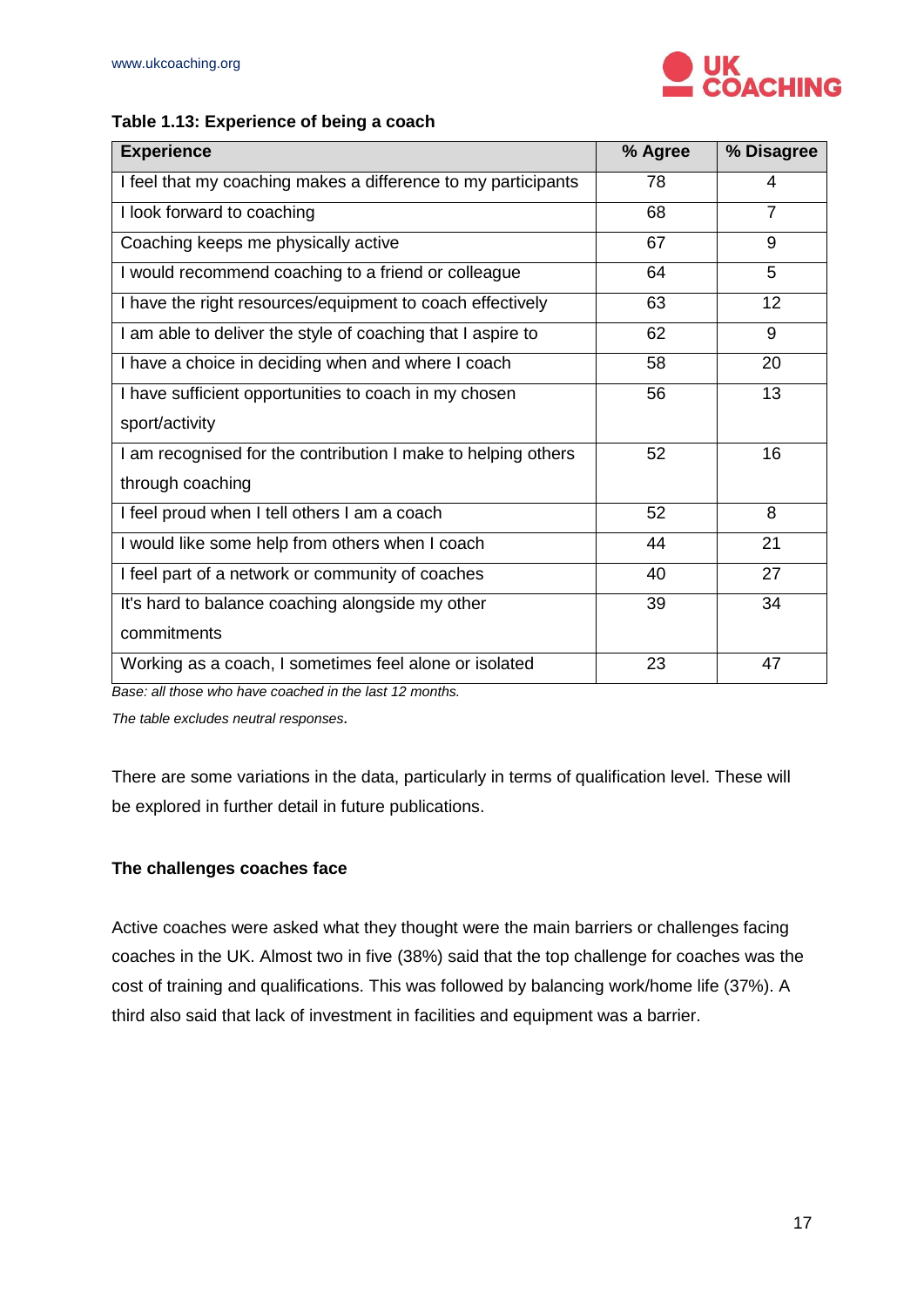

# **Table 1.14: Challenges of coaches**

| <b>Challenges</b>                                                    | $\frac{0}{0}$ |
|----------------------------------------------------------------------|---------------|
| The cost of training/qualifications                                  | 38            |
| Balancing work/home life                                             | 37            |
| The voluntary nature of coaching/lack of pay                         | 32            |
| Lack of investment in facilities and equipment                       | 30            |
| Dealing with parents (behaviour or interference)                     | 28            |
| Behavioural issues of players/participants                           | 24            |
| The length of time it takes to undertake qualifications/training/CPD | 23            |
| Lack of support from employers, clubs or national governing bodies   | 22            |
| Declining participation rates                                        | 16            |
| Lack of opportunity to take additional training/CPD                  | 15            |
| Lack of experienced or qualified coaches                             | 14            |

*Base: all those who have coached in the last 12 months.* 

# <span id="page-17-0"></span>**Future coaching activity**

Finally, active coaches were asked if they would like to spend more time coaching in the future: 42% said they would. However, the majority of those currently coaching said they would not or were not sure if they wanted to spend more time coaching (30% and 28% respectively).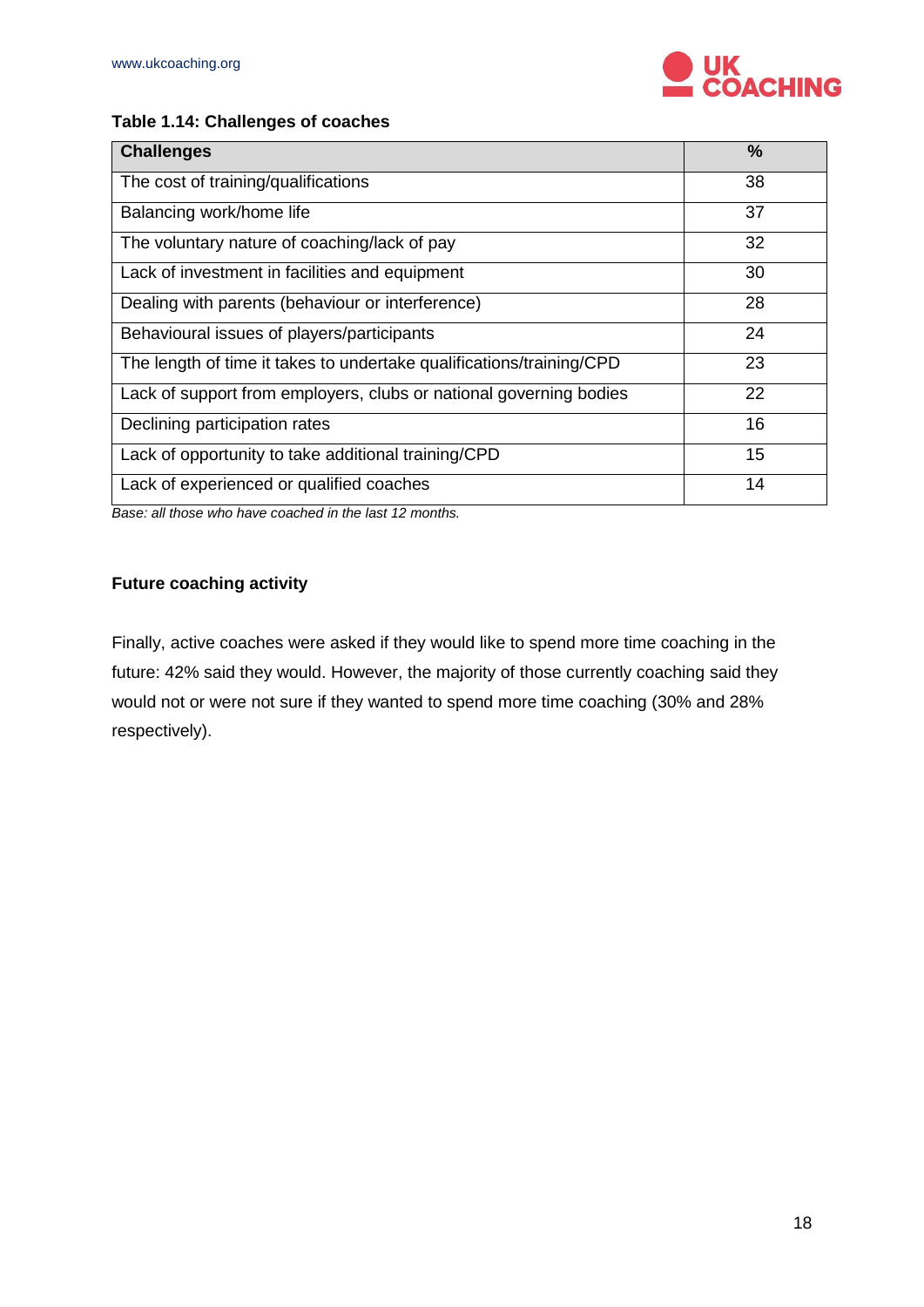

# <span id="page-18-0"></span>**Inactive Coaches**

There are over ten million inactive coaches in the UK. Inactive coaches are those that have coached at some point in their lifetime, but not within the previous twelve months. This section focuses on the most recently active of those inactive coaches: those who coached within the previous five years, but not the last twelve months (around three million adults in the  $UK)^1$ .

# <span id="page-18-1"></span>**Profile of inactive coaches**

-

The table below shows the profile of inactive coaches: those who had coached in the previous five years, but not the last twelve months. The majority of inactive coaches (65%) were of higher social grades, which is a higher proportion than the UK population overall (57%).

The data shows that inactive coaches were younger, with nearly a third aged 18 to 24. There is a higher proportion of inactive coaches aged 18-24 than active coaches of the same age group (20%, table 1.3), suggesting that young people may be most likely to stop coaching.

<sup>&</sup>lt;sup>1</sup> Due the size of the survey and the size of the population, questions were restricted to those who had coached within the past five years, rather than at any point in their lifetime.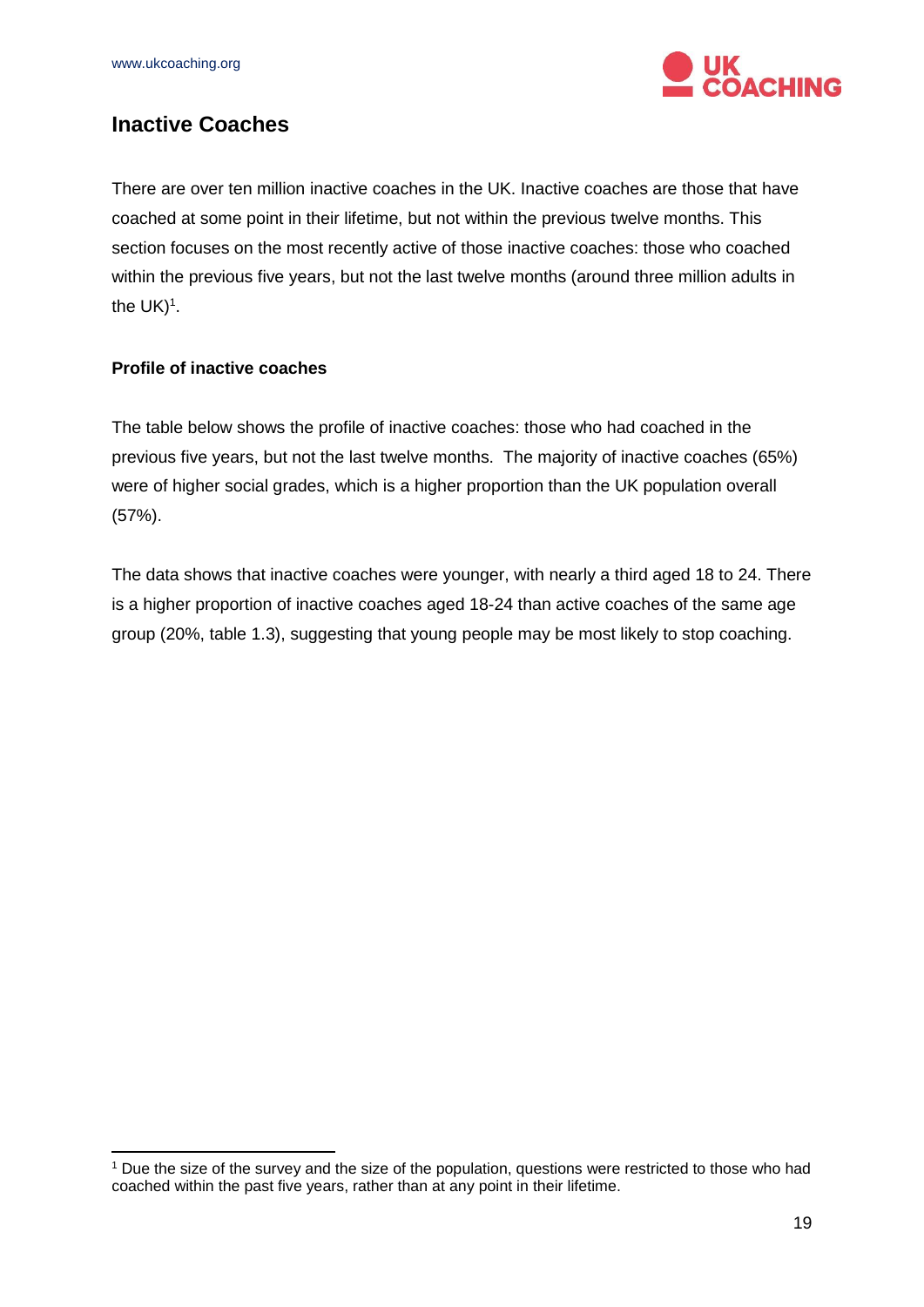

| Table 1.15: Profile of inactive coaches |
|-----------------------------------------|
|-----------------------------------------|

| <b>Inactive coaches</b>                | $\%$ |
|----------------------------------------|------|
| Male                                   | 56   |
| Female                                 | 44   |
| 18-24                                  | 31   |
| 25-34                                  | 24   |
| 35-44                                  | 17   |
| 45-54                                  | 12   |
| 55-64                                  | 8    |
| $65+$                                  | 8    |
| White                                  | 79   |
| <b>BAME</b>                            | 21   |
| Physical or mental health condition    | 26   |
| No physical or mental health condition | 65   |
| Higher social grades                   | 65   |
| Lower social grades                    | 35   |

**Base: all those who coached within the past five years, but not the past 12 months.** 

#### <span id="page-19-0"></span>**Qualifications of inactive coaches**

Over half of inactive coaches reported that they do not have any formal coaching qualifications (55%). The majority of those with a qualification said they were qualified at levels 1 or 2.

**Table 1.16: Qualifications of inactive coaches**

| Qualification                  | $\frac{0}{0}$ |
|--------------------------------|---------------|
| No qualification               | 55            |
| Activator/leader qualification | 7             |
| Level 1 (or equivalent)        | 12            |
| Level 2 (or equivalent)        | 12            |
| Level 3 (or equivalent)        | 5             |
| Level 4 (or equivalent)        | 3             |
| HE/FE Degree or Diploma        | 4             |
| Other                          | з             |

**Base: all those who coached within the past five years, but not the past 12 months.**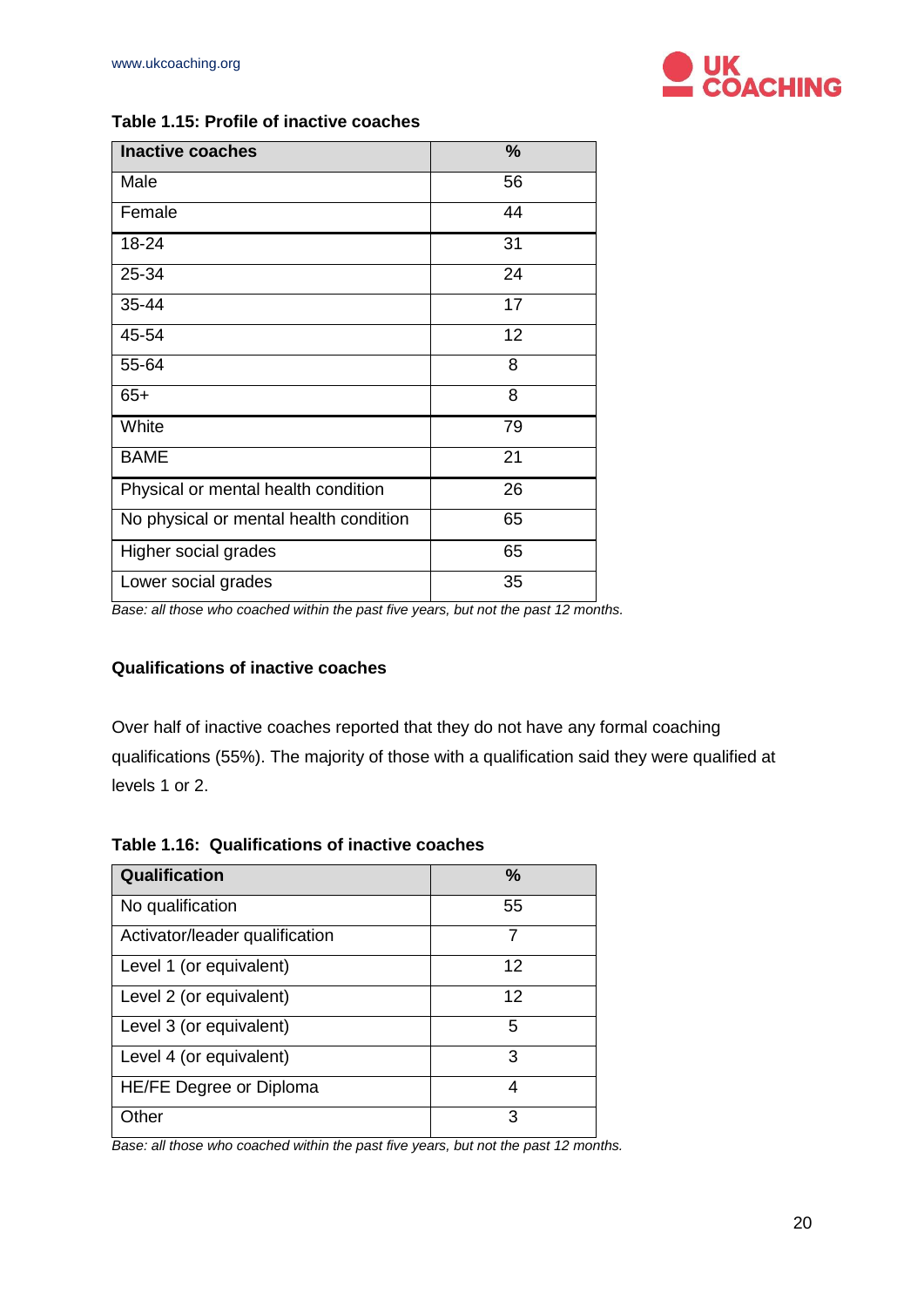

## <span id="page-20-0"></span>**Age started coaching – inactive coaches**

Over a quarter of inactive coaches (27%) began coaching before they were aged 17, compared with only 16% of current coaches. This further highlights that inactive coaches tend to be younger and suggests the younger the starting age, the more likely they are to stop coaching.

Overall, more than two thirds (69%) of inactive coaches started coaching before they were 26 years of age.

| Age          | %  |
|--------------|----|
| 16 and under | 27 |
| $17 - 21$    | 28 |
| 22-25        | 14 |
| 36-30        | 9  |
| $31 - 40$    | 11 |
| Over 40      | 10 |

#### **Table 1.17: Inactive coaches – age started coaching**

**Base: all those who coached within the past five years, but not the past 12 months.** 

#### <span id="page-20-1"></span>**Reasons for stopping coaching**

Inactive coaches were asked why they had not coached within the previous twelve months. One in three (34%) said they felt they no longer had enough time to coach, while one in five (18%) moved away from the area and 12% felt they were getting too old.

Although the cost of training/qualifications was cited as the top challenge for active coaches in the UK, only 8% of inactive coaches cited this as their reason for no longer coaching.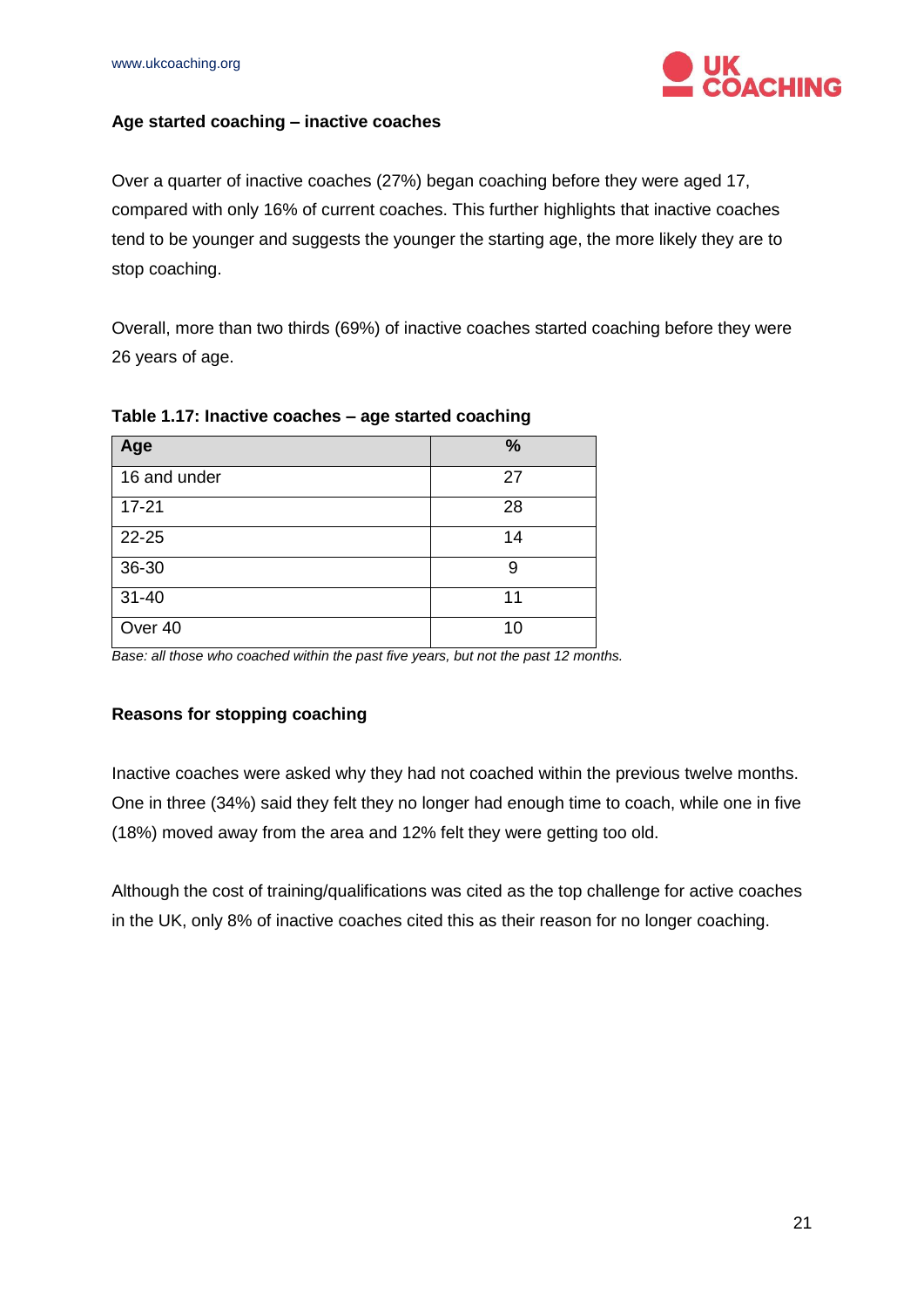

#### **Table 1.18: Reasons why they had not coached in previous twelve months**

| <b>Reasons</b>                                                    | %  |
|-------------------------------------------------------------------|----|
| I no longer had enough time                                       | 34 |
| I moved away                                                      | 18 |
| I felt I was getting too old                                      | 12 |
| I got injured                                                     | 10 |
| I fell out of love with coaching                                  | 9  |
| Qualifications and training were too expensive to keep up to date | 8  |
| There was too much responsibility being a coach                   | 7  |
| I didn't get enough support from my club/organisation             | 6  |
| Problems with parents or participants                             | 6  |
| There were not enough participants to keep the session going      | 6  |
| My child stopped playing the sport                                | 6  |
| Problems with other coaches/the club/employers                    | 4  |

*Base: all those who coached within the past five years, but not the past 12 months. Respondents could select more than one option therefore, percentages do not add up to 100%.* 

There was no clear consensus on what made coaches stop coaching, however a significant proportion seem to have stopped coaching as a result of external factors, such as not having enough time or moving away, rather than system related issues.

#### <span id="page-21-0"></span>**Back to coaching**

A quarter of inactive coaches (26%) said they would like to return to coaching in the future. However, nearly one-half (44%) said they would not be interested in coaching again in the future. A similar proportion (29%) were not sure.

When they were asked what might encourage them to start coaching again, nearly a third said nothing would encourage them to get back into coaching; 14% said payment for sessions; 13% said payment of expenses; and 13% said training to update their skills.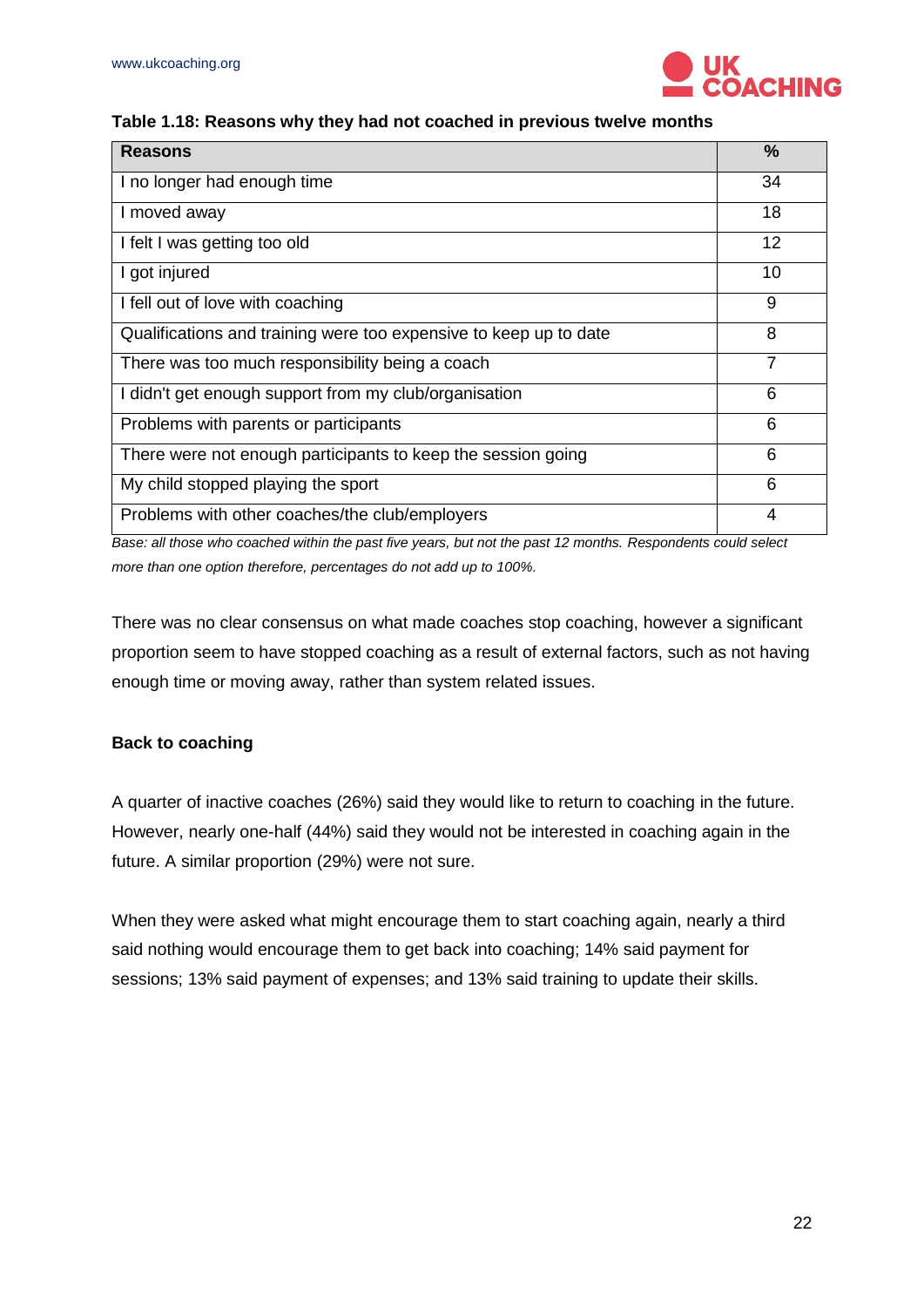

# **Table 1.19: What might encourage inactive coaches to start coaching again**

| <b>Encouragement to start coaching again</b>             | ℅  |
|----------------------------------------------------------|----|
| No, I don't want to get back in coaching                 | 31 |
| Payment for delivering sessions                          | 14 |
| Training to update or refresh my skills                  | 13 |
| Payment of expenses                                      | 10 |
| Time off or support from my main employer                | 9  |
| Opportunities to try a different sport/activity          | 9  |
| Access to new learning opportunities                     | 8  |
| Help or support from others (i.e. parents or volunteers) | 8  |
| Getting "back into coaching" sessions                    | 7  |
| Support from a coach developer or mentor                 |    |
| Other                                                    |    |

*Base: all those who coached within the past five years, but not the past 12 months. Respondents could select more than one option therefore, percentages do not add up to 100%.*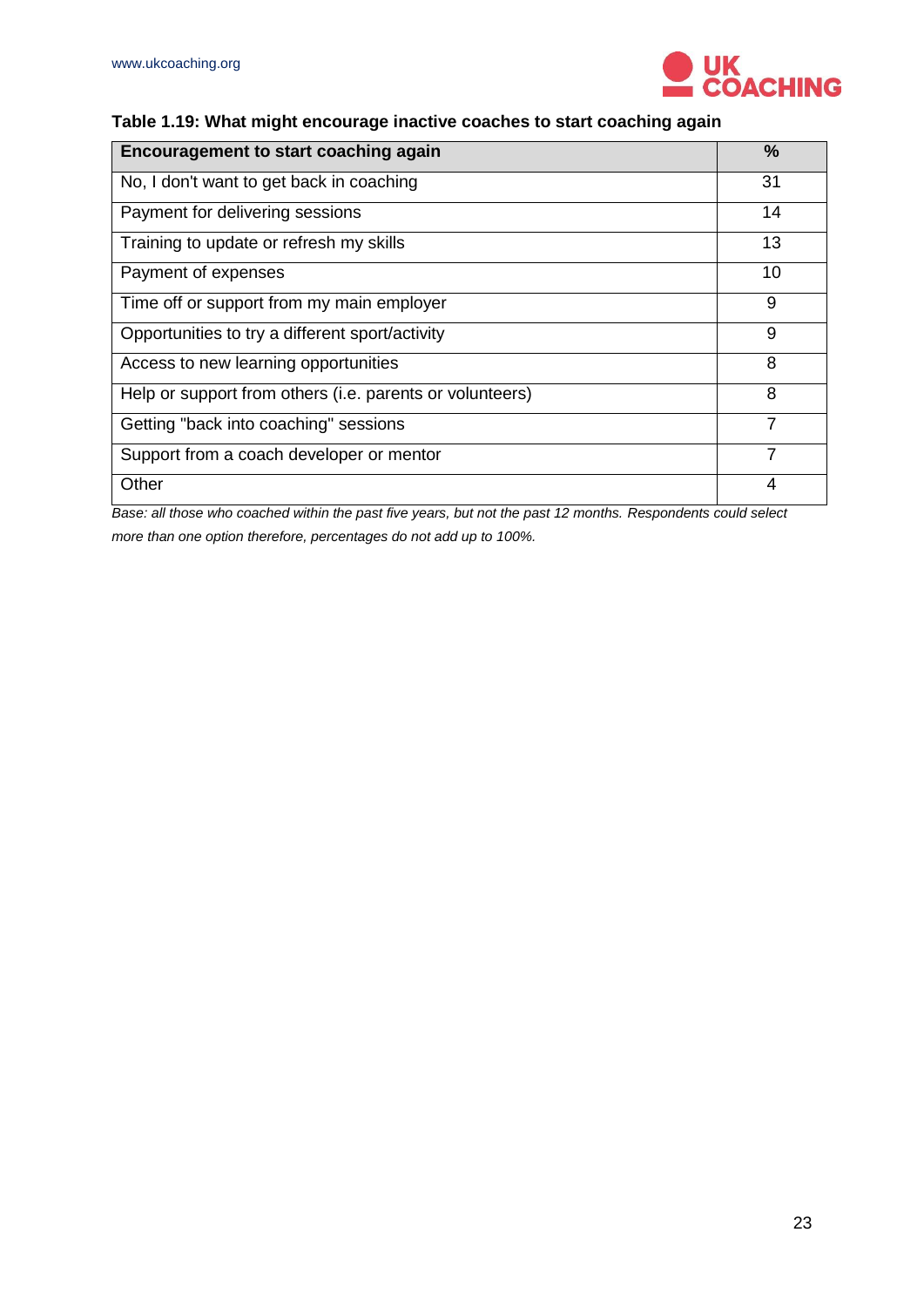

# <span id="page-23-0"></span>**Discussion**

This report presents the findings from the largest nationally representative survey conducted of coaches and coaching in the UK. It was the first research to include a broader definition of coaching, recognising changing government policy and the wider work of UK Coaching, supporting coaches across the whole sport and physical activity sector. The survey has set a new baseline of data, which will enable UK Coaching and the wider sector to monitor and measure progress. It is hoped that the survey will be repeated on a regular basis.

The size of the coaching workforce is significant: nearly fourteen million people have coached sport and physical activity in their lifetime, and over three million people have coached in the last year alone. Overall, the survey has revealed that the coaching workforce is much more diverse than previous research has suggested, with a more representative proportion of women, BAME groups and people with physical or mental health conditions. There are some variations in the data and UK Coaching will be exploring the findings in greater detail and undertaking sub-group analysis in the near future.

The survey has shown that coaching takes place in a range of environments across the sports and physical activity sector: from sports clubs to community centres; and from schools to sports institutes. Coaches work in a wide variety of roles, from specialist and performance coaches to helpers and facilitators of physical activity. But what's in a name? Coaches dedicate around 15 million hours each week to helping others achieve their goals and all play a vital role in supporting an active nation.

Most coaches report a very positive experience of coaching, they look forward to it and want to spend more time coaching, it keeps them physically active and they would recommend coaching to a friend. However, whilst most coaches feel that their coaching is making a difference to their participants, only half of coaches said they felt recognised for the contribution they make to helping others. UK Coaching is committed to raising the profile of coaches, to ensure that they are valued, rewarded and recognised for the hard work they do each and every day, helping others to reach their individual sport and physical activity goals.

Most coaches only coach a small number of hours per week and most work in a voluntary, unpaid capacity. One in five coaches do not work regular hours in a typical week. Many coaches struggle to find sufficient opportunities to coach and they do not have much choice in deciding when and where they coach. Others, on the other hand, find it hard to balance